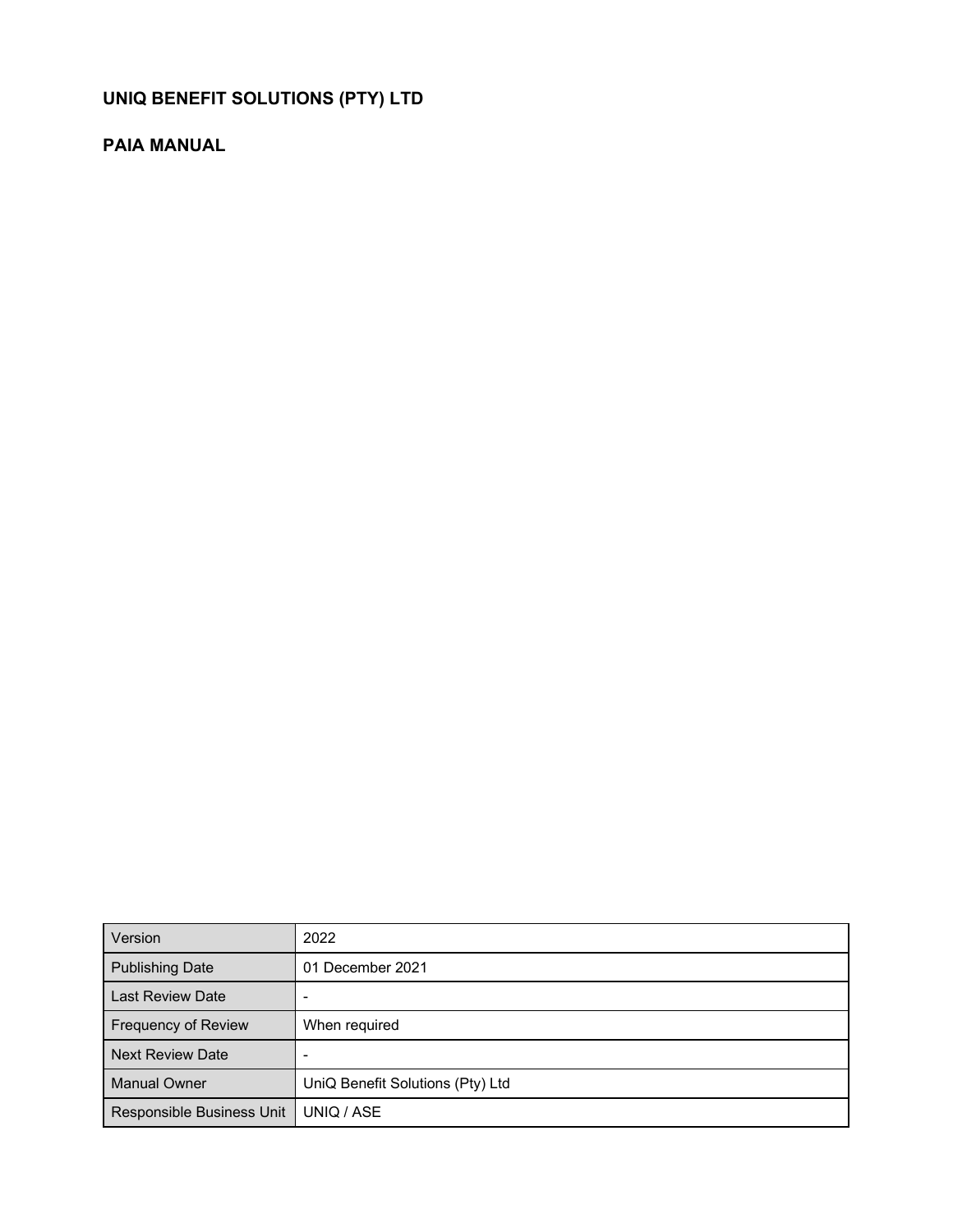### **MANUAL STATEMENT**

This manual forms part of the manual owner's internal business processes and procedures.

- Any reference to the "organisation" shall be interpreted to include the "manual owner".
- The organisation's governing body, its employees, volunteers, contractors, suppliers and any other persons acting on behalf of the organisation are required to familiarise themselves with the manual's requirements and undertake to comply with the stated processes and procedures.
- Risk owners and control owners are responsible for overseeing and maintaining control procedures and activities.

### **MANUAL ADOPTION**

By signing this document, I authorise the manual owner's approval and adoption of the processes and procedures outlined herein.

| Name & Surname | <b>Warrick Henderson</b> |
|----------------|--------------------------|
| Capacity       | CEO                      |
| Signature      | 1 Aprolen                |
| Date           | 21 January 2022          |

| Name & Surname | Mpumi Mhlongo        |
|----------------|----------------------|
| Capacity       | General Manager: FMS |
| Signature      |                      |
| Date           | 21 January 2022      |

| Name & Surname | Helio e Sa           |
|----------------|----------------------|
| Capacity       | General Manager: AFS |
| Signature      | <b>ASS</b>           |
| Date           | 21 January 2022      |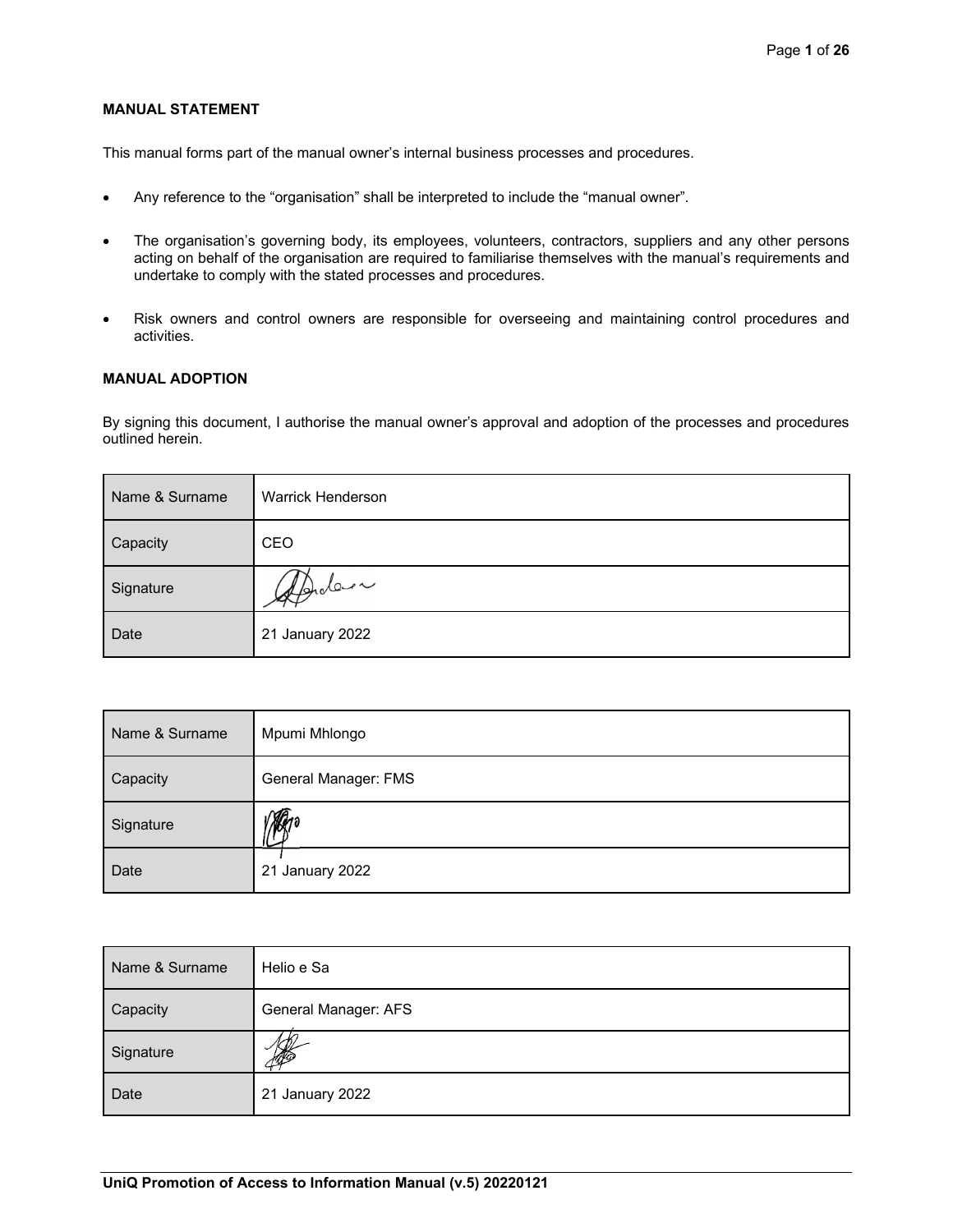# TABLE OF CONTENTS

| 1            |      |                                                                              |  |
|--------------|------|------------------------------------------------------------------------------|--|
|              | 1.1  |                                                                              |  |
|              | 1.2  |                                                                              |  |
|              | 1.3  |                                                                              |  |
|              | 1.4  |                                                                              |  |
|              | 1.5  |                                                                              |  |
|              | 1.6  |                                                                              |  |
|              | 1.7  |                                                                              |  |
|              | 1.8  |                                                                              |  |
|              | 1.9  |                                                                              |  |
|              | 1.10 |                                                                              |  |
|              | 1.11 |                                                                              |  |
|              | 1.12 |                                                                              |  |
|              | 1.13 |                                                                              |  |
|              | 1.14 |                                                                              |  |
|              | 1.15 |                                                                              |  |
|              | 1.16 |                                                                              |  |
|              | 1.17 |                                                                              |  |
| $\mathbf{2}$ |      |                                                                              |  |
| 3            |      |                                                                              |  |
| 4            |      |                                                                              |  |
| 5            |      |                                                                              |  |
|              |      | ANNEXURE A: CONTACT DETAILS & BUSINESS TYPE ………………………………………………………………………………12 |  |
|              |      |                                                                              |  |
|              |      |                                                                              |  |
|              |      |                                                                              |  |
|              |      |                                                                              |  |
|              |      |                                                                              |  |
|              |      |                                                                              |  |
|              |      |                                                                              |  |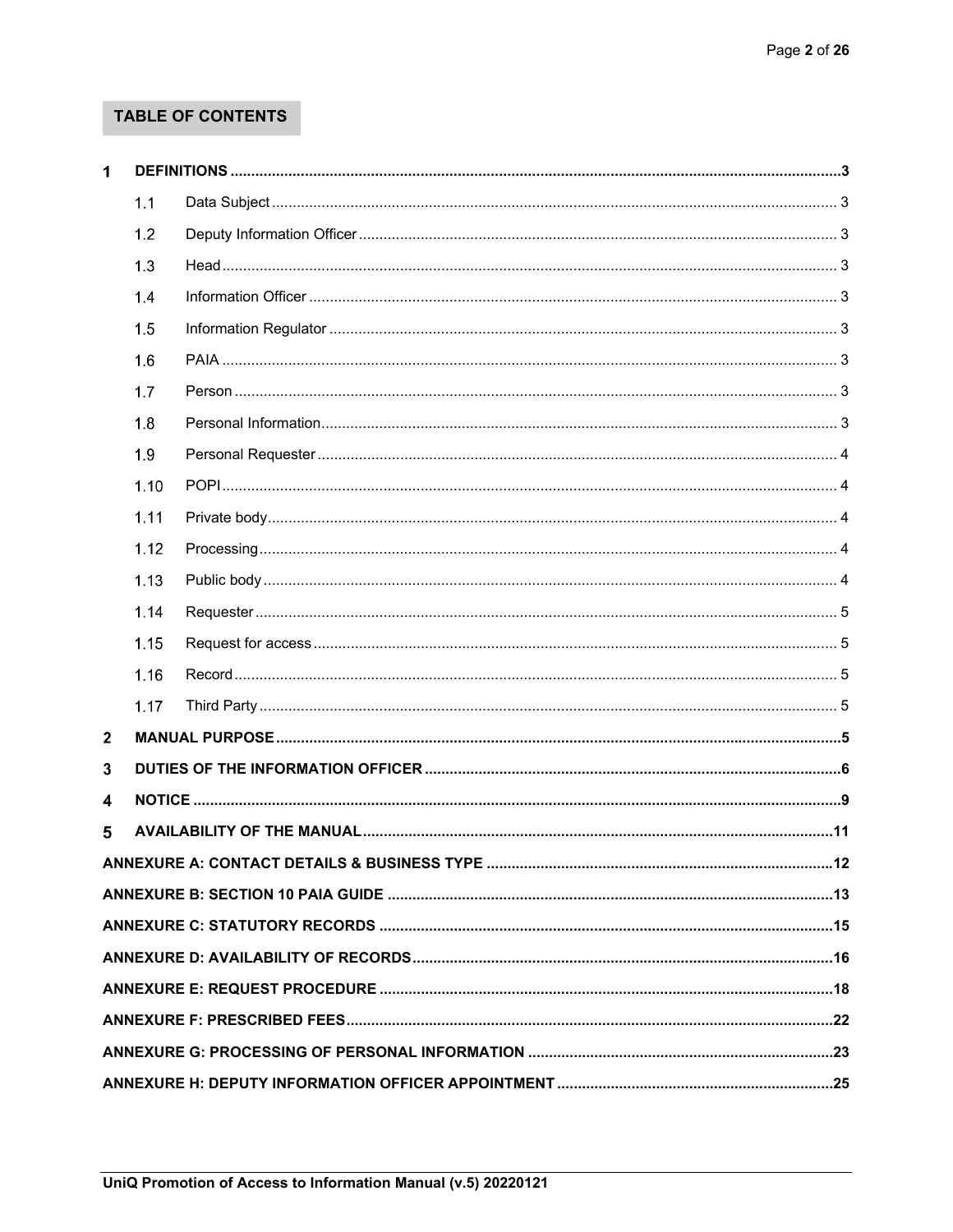#### $\mathbf{1}$ **DEFINITIONS**

#### $1.1$ **Data Subject**

The person to whom personal information relates.

#### $1.2$ **Deputy Information Officer**

The person to whom any power or duty conferred or imposed on an Information Officer by POPI has been delegated.

#### $1.3$ **Head**

In relation to a private body means:

- in the case of a natural person, that natural person or any person duly authorised by that natural person;
- in the case of a partnership, any partner of the partnership or any person duly authorised by the partnership;
- in the case of a juristic person:
	- the chief executive officer or equivalent officer of the juristic person or any person duly authorised by that officer; or
	- the person who is acting as such or any person duly authorised by such acting person

#### $1.4$ **Information Officer**

The head of a private body.

#### $1.5$ **Information Regulator**

The Regulator established in terms of Section 39 of POPI.

#### $1.6$ **PAIA**

The Promotion of Access to Information Act 2 of 2000

#### $1.7$ **Person**

A natural person or a juristic person

## **Personal Information**

 Information relating to an identifiable, living, natural person, and where it is applicable, an identifiable, existing juristic person, including, but not limited to: information relating to the race, gender, sex, pregnancy, marital status, national, ethnic or social origin, colour, sexual orientation, age, physical or mental health, well-being, disability, religion, conscience, belief, culture, language and birth of the person;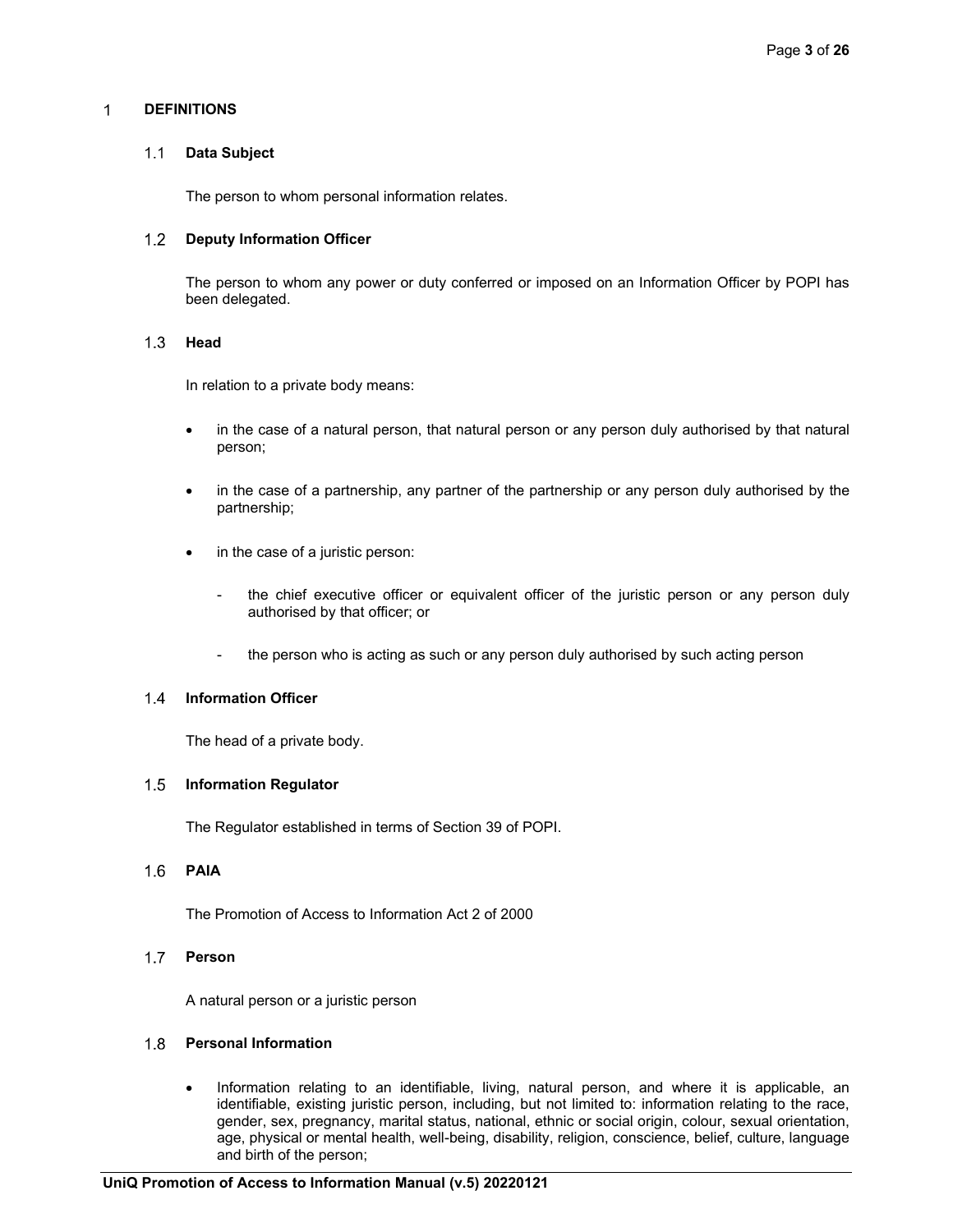- Information relating to the education or the medical, financial, criminal or employment history of the person;
- Any identifying number, symbol, e-mail address, physical address, telephone number, location information, online identifier or other particular assignment to the person, the biometric information of the person;
- The personal opinions, views or preferences of the person; correspondence sent by the person that is implicitly or explicitly of a private or confidential nature or further correspondence that would reveal the contents of the original correspondence;
- The views or opinions of another individual about the person; and the name of the person if it appears with other personal information relating to the person or if the disclosure of the name itself would reveal information about the person.

### **Personal Requester**

A requester seeking access to a record containing personal information about the requester

### **POPI**

The Promotion of Personal Information Act 4 of 2013

### **Private body**

- a natural person who carries or has carried on any trade, business or profession, but only in such capacity
- a partnership which carries or has carried on any trade, business or profession; or
- any former or existing juristic person, but excludes a public body

### 1.12 **Processing**

Any operation or activity or any set of operations, whether or not by automatic means, concerning personal information, including the collection, receipt, recording, organisation, collation, storage, updating or modification, retrieval, alteration, consultation or use, dissemination by means of transmission, distribution or making available in any other form, or merging, linking, as well as restriction, degradation, erasure or destruction of information.

### **Public body**

- any department of state or administration in the national or provincial sphere of government or any municipality in the local sphere of government; or
- in any other functionary or institution when:
	- exercising a power or performing a duty in terms of the Constitution or a provincial constitution; or
	- exercising a public power or performing a public function in terms of any legislation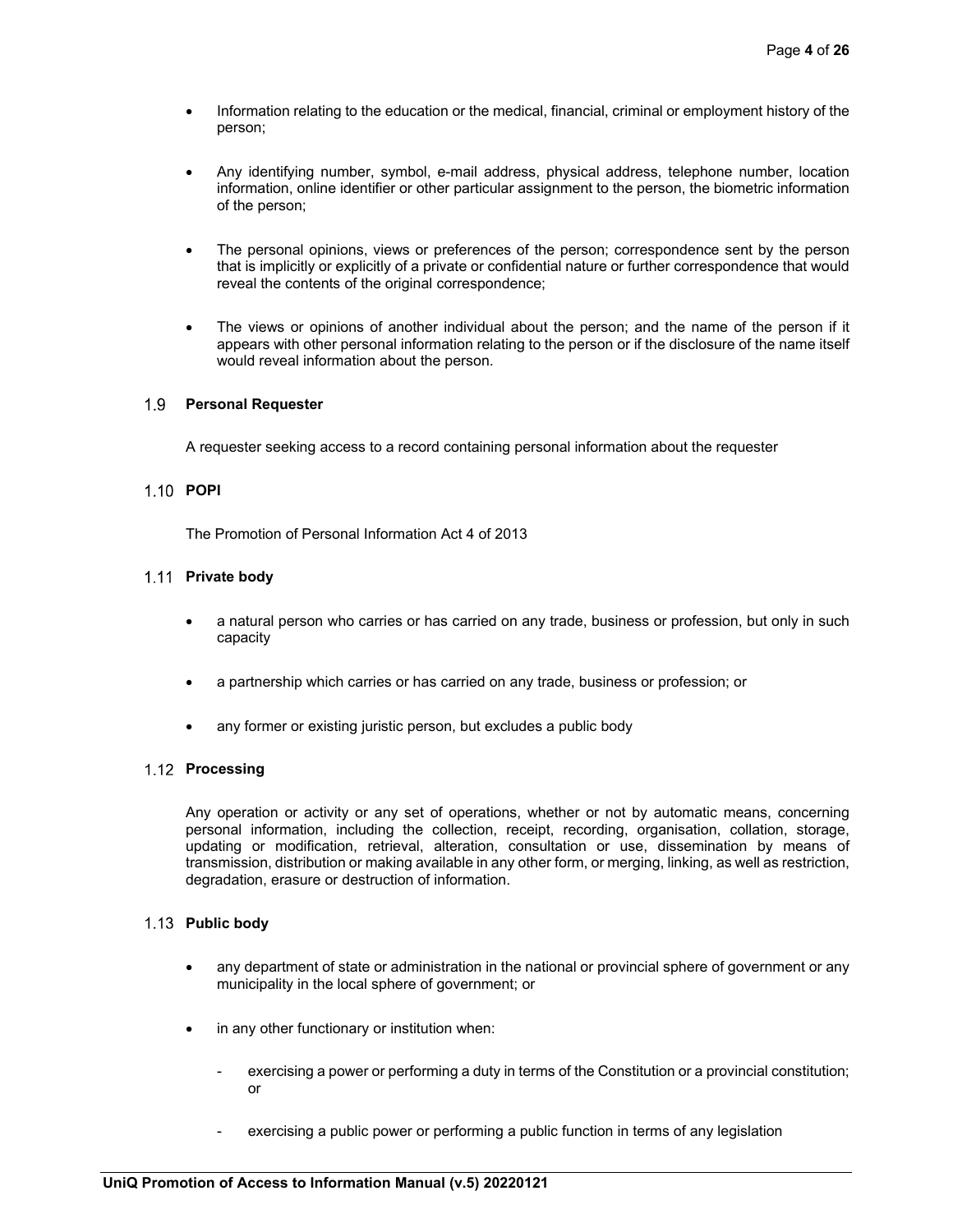#### 1.14 Requester

In relation to a private body, means any person, including, but not limited to public body or an official thereof, making a request for access to a record of the organisation or a person acting on behalf of such person

#### **Request for access**

A request for access to a record of the organisation in terms of section 50 of PAIA.

#### 1.16 Record

Any recorded information regardless of the form or medium, in the possession or under the control of the organisation irrespective of whether or not it was created by the organisation

### **Third Party**

In relation to a request for access to a record held by the organisation, means any person other than the requester

#### $\overline{2}$ **MANUAL PURPOSE**

The Promotion of Access to Information Act, 2000, gives effect to section 32 of the Constitution, which provides that everyone has the right to access information held by the State or any other person (or private body), when that information is required for the exercise or protection of any rights.

The purpose of PAIA is to:

- foster a culture of transparency and accountability in public and private bodies by giving effect to the right of access to information, and to
- actively promote a society in which the people of South Africa have effective access to information to enable them to more fully exercise and protect all of their rights

The organisation recognises everyone's right to access to information and is committed to provide access to the organisation's records where the proper procedural requirements as set out by PAIA and POPI have been met.

The organisation's PAIA manual is compiled in accordance with section 51 of the Act and contains the following provisions:

#### **Annexure A: Contact Details & Business Type**

This section provides the organisation's postal and street address, phone and fax number and, if available, the e-mail address of the head of the organisation

#### **Annexure B: Section 10 PAIA Guide**

This section provides a description of the guide referred to in Section 10 of PAIA and how you may obtain access to it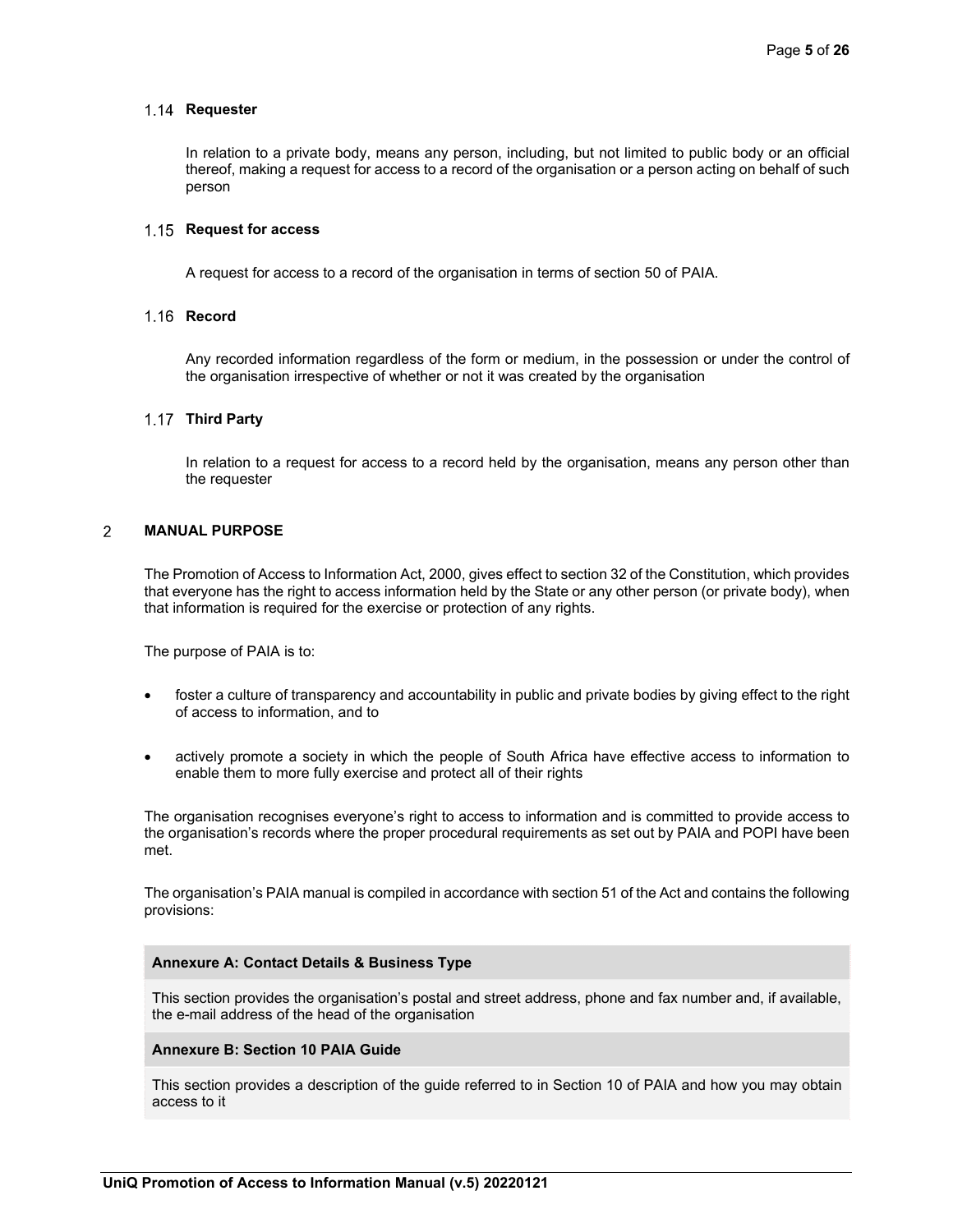# **Annexure C: Statutory Records**

This section provides a description of the various statutes in terms of which the organisation is required to maintain records

#### **Annexure D: Availability of Records**

This section provides a list of records held by the organisation along with an indication of whether the record is freely available or only accessible by way of a formal request in terms of the provisions of PAIA. The section also provides a description of the category of data subject(s) to who the respective records relates along with an indication of the purpose for which the record is being kept. Records that are indicated as "Freely Available" can be accessed by contacting the Deputy Information Officer (see Annexure A), without having to follow any formal procedures. Records that are indicated as a "PAIA Request", requires the requester to lodge a formal request as provided for in Annexure E

### **Annexure E: Request Procedure**

This section sets out the procedure required to obtain access to a record indicated as a "PAIA Request" in Annexure D

#### **Annexure F: Prescribed Fees**

This section sets out the fees that are payable to the organisation prior to processing a request to obtain access to a record held by the organisation

### **Annexure G: Processing of Personal Information**

This section sets out the applicable aspects for the processing of personal information

### **Annexure H: Deputy Information Officer Appointment**

This section provides for the formal appointment of a Deputy Information Officer where so required

#### 3 **DUTIES OF THE INFORMATION OFFICER**

The Information Officer and/or the Deputy Information Officer of the organisation are responsible for:

- Publishing and proper communication of the manual i.e. creating manual awareness
- The facilitation of any request for access
- Providing adequate notice and feedback to the requester
- Determining whether to grant a request for access to a complete/full record or only part of a record
- Ensuring that access to a record, where so granted, is provided timeously and in the correct format
- Reviewing the manual for accuracy and communicating any amendments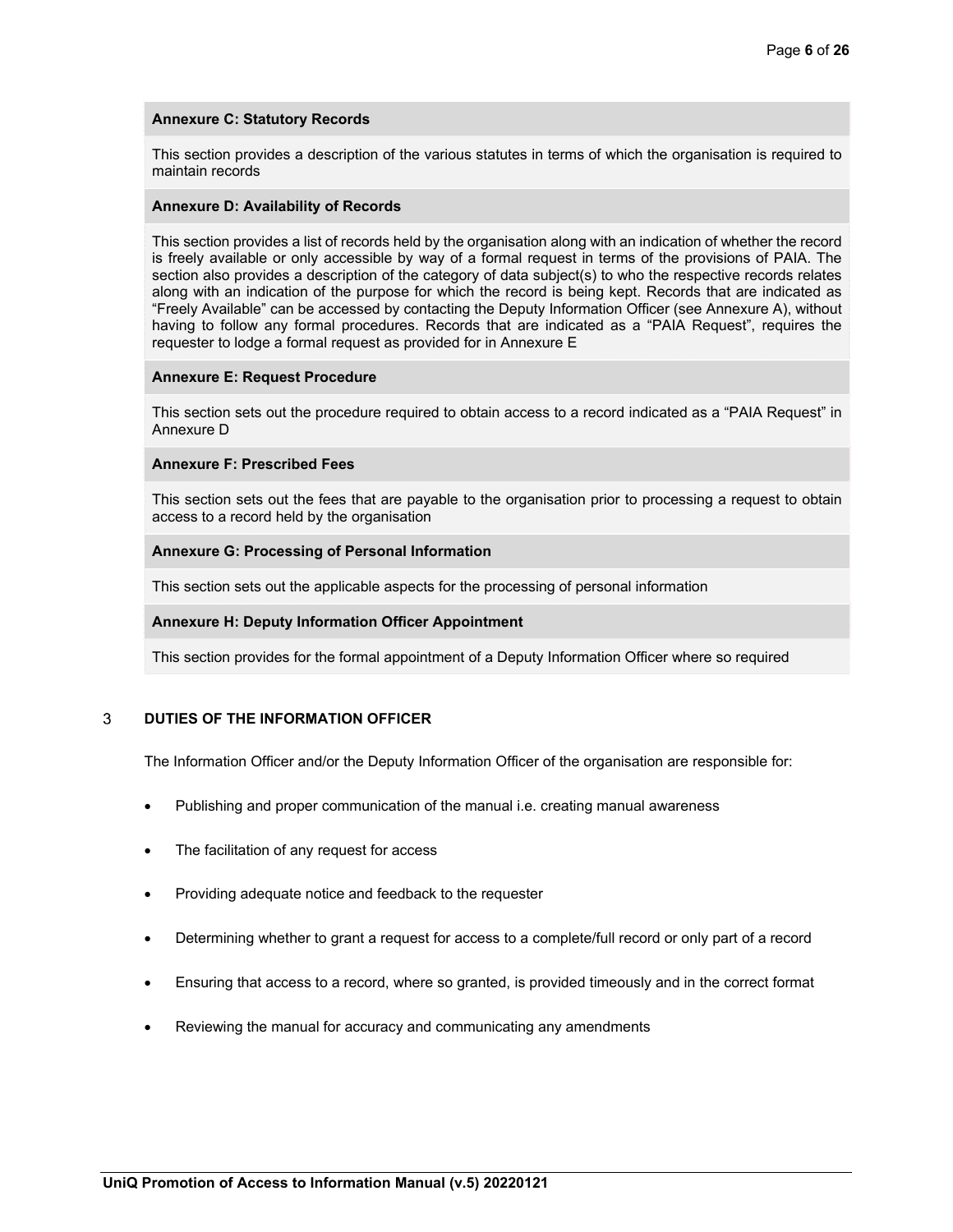### **Right of Access**

The Information Officer and/or Deputy Information Officer may only provide access to any record held by the organisation to a requester if:

- The record is required for the exercise or protection of any right, and
- The requester complies with the procedural requirements relating to a request for access to that record, and
- Access to that record is not refused in terms of any of the grounds for refusal listed below

### **Grounds for Refusal**

The Information Officer and/or Deputy Information Officer must assess whether there are any grounds for refusing a request for access.

Where any grounds for refusal are found, a request for access will not be granted.

However, despite finding any grounds for refusal, access to the record(s) will be provided where:

- the disclosure of the record would reveal evidence of a substantial contravention of, or failure to comply with the law or imminent and serious public or environmental risk, and
- the public interest in disclosing record, will clearly outweigh the harm contemplated in the provision in question.

Where there are no grounds for refusal, request for access will be granted.

If a request for access is made with regards to a record containing information that would justify a ground for refusal, every part of the record which

- does not contain, and
- can reasonably be severed from any part that contains, any such information must, despite any other provision of PAIA, also be disclosed

The grounds for refusal, or absence thereof, are set out below:

### **A: Mandatory Protection of privacy of a Third Party who is a Natural Person**

Grounds for Refusal:

 The disclosure would involve the unreasonable disclosure of personal information about a third party that is a natural person (including a deceased individual)

No Grounds for Refusal:

- The record consists of information that concerns an individual who has already consented in writing to its disclosure to the requester concerned
- The record consists of information that is already publicly available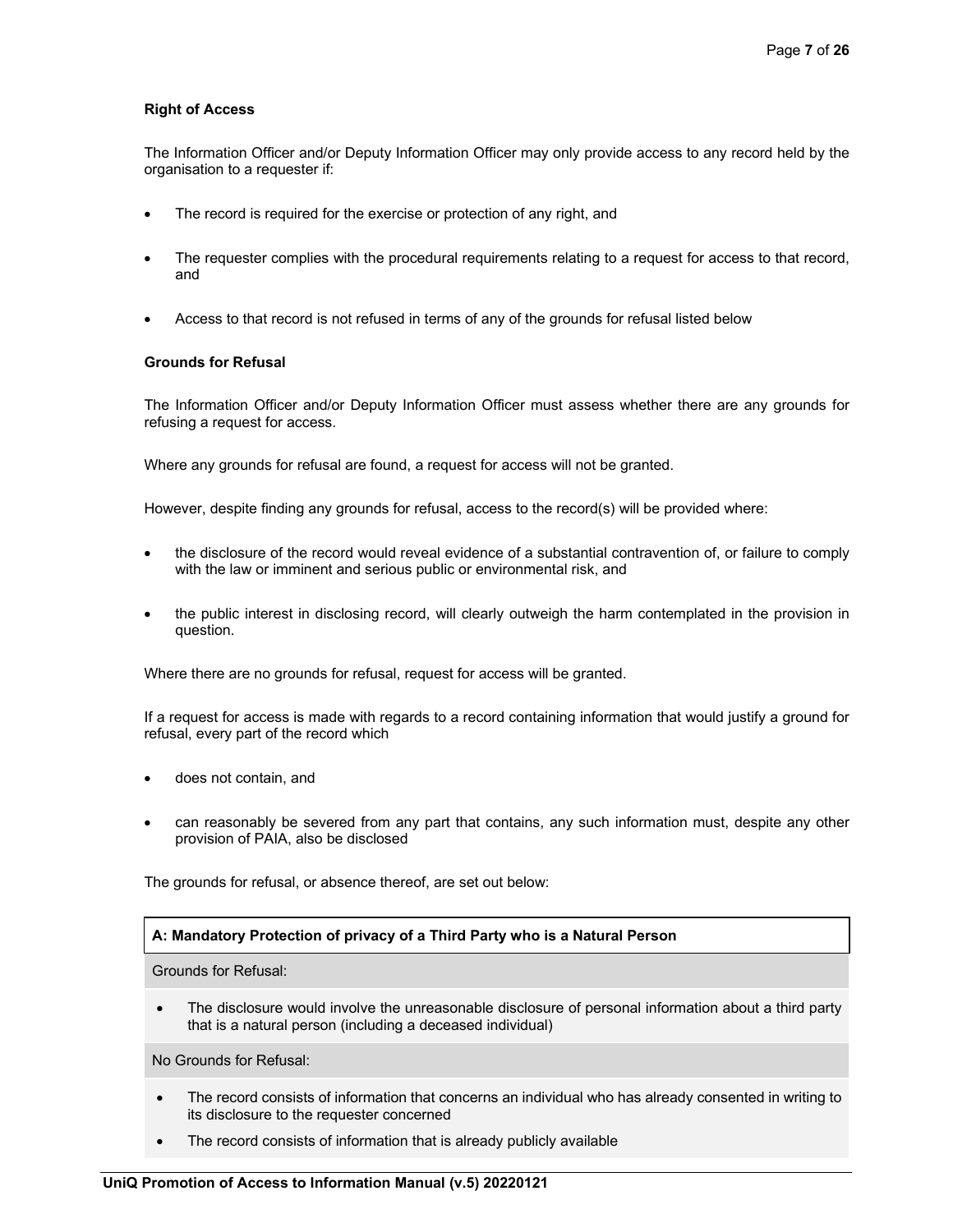- The record consists of information that was given to the organisation by the individual to whom it relates and the individual was informed by or on behalf of the organisation, before it is given, that the information belongs to a class of information that would or might be made available to the public
- The record consists of information about an individual's physical or mental health, or well-being, who is under the care of the requester and who is under the age of 18; or incapable of understanding the nature of the request, and if giving access would be in the individual's best interest
- The record consists of information about an individual who is deceased and the requester is the individual's next of kin or making the with the written consent of the individual's next of kin
- The record consists of information about an individual who is or was an official of the organisation and which relates to the position or functions of the individual, including, but not limited to the title, work address, work phone number, the classification, salary scale or remuneration and responsibilities of the position heled or services performed by the individual and the name of the individual on a record prepare by the individual in the course of employment

### **B: Mandatory Protection of Commercial Information of a Third Party**

### Grounds for Refusal

- The record consists of information that contains trade secrets of a third party
- The record consists of information that contains financial, commercial, scientific or technical information, other than trade secrets, of a third party, the disclosure of which would be likely to cause harm to the commercial or financial interests of that third party
- The record consists of information supplied in confidence by a third party, the disclosure of which could reasonably be expected to put that third party at a disadvantage in contractual or other negotiations or to prejudice that third party in commercial competition

### No Grounds for Refusal

- The record consists of information about a third party who has consented who has already consented in writing to its disclosure to the requester concerned
- The record consists of information about the results of any product or environmental testing or other investigation supplied by a third party or the results of any such testing or investigation carried out by or on behalf of a third party and its disclosure would reveal a serious public safety or environmental risk (the results of any product or environmental testing or other investigation do not include the results of preliminary testing or other investigation conducted for the purpose of developing methods of testing or other investigation)

### **C: Mandatory Protection of certain Confidential Information of a Third Party**

### Grounds for Refusal

 The record consists of information the disclosure of which would constitute an action for breach of a duty of confidence owed to a third party in terms of an agreement

## **D: Mandatory Protection of Safety of Individuals and Protection of Property**

### Grounds for Refusal

- The record consists of information that if disclosed could reasonably be expected to endanger the life or physical safety of an individual
- The record consists of information that if disclosed would likely prejudice or impair the security of a building, a structure or system, a computer or communication system, a means of transport, any other property
- The record consists of information that if disclosed would likely prejudice or impair the security of methods, systems, plans or procedures for the protection of an individual in accordance with a witness protection scheme, the safety of the public, or any part of the public, or the security of property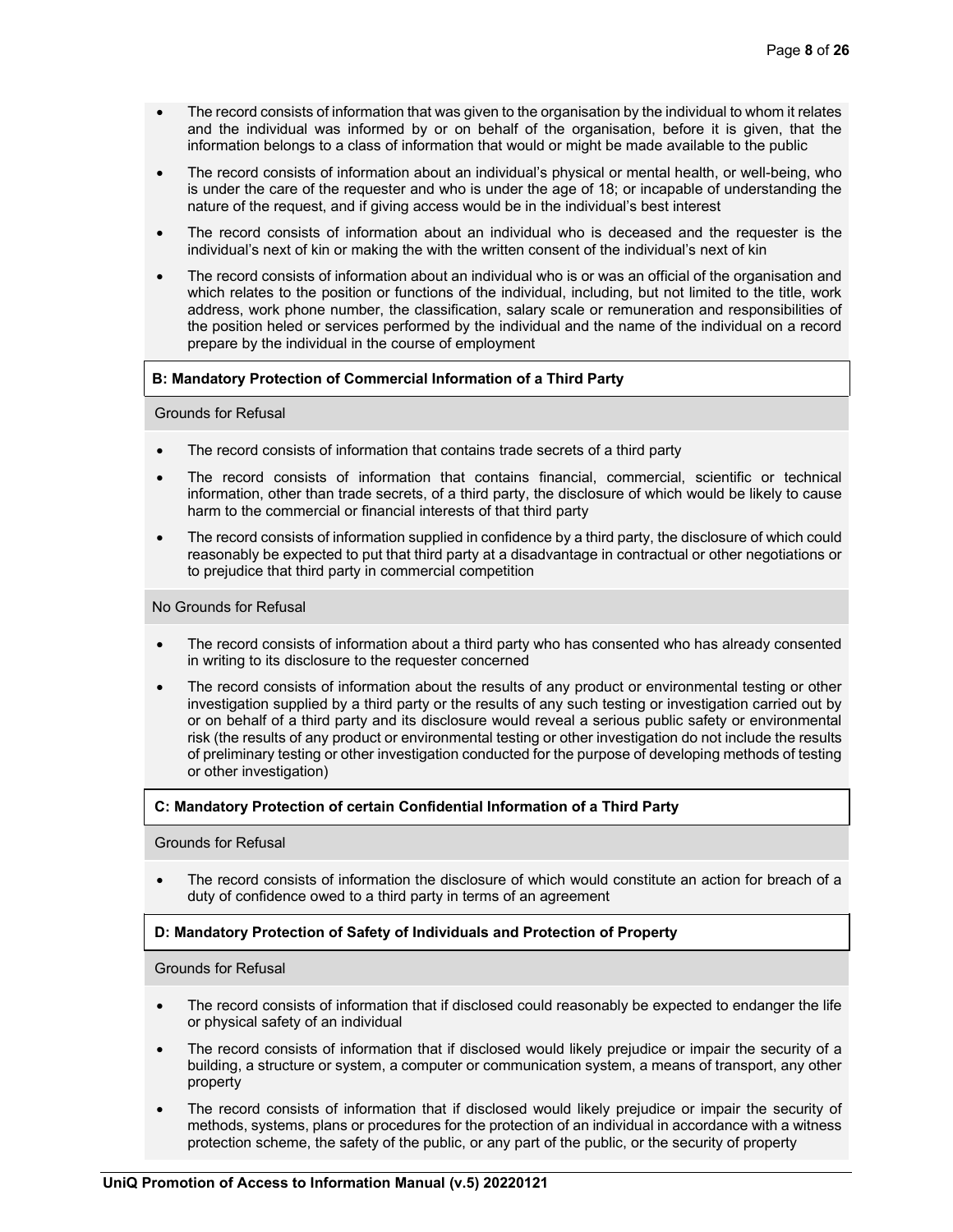# **E: Mandatory Protection of Records privileged from Production in Legal Proceedings**

### Grounds for Refusal

 The record consists of information privileged from production in legal proceedings unless the person entitled to the privilege has waived the privilege

### **F: Commercial Information of the Organisation**

### Grounds for Refusal

- The record consists of information that contains trade secrets of the organisation
- The record consists of information that contains financial, commercial, scientific or technical information, other than trade secrets, of the organisation, the disclosure of which would likely cause harm to the commercial or financial interests of the organisation
- The record consists of information, the disclosure of which, could reasonably be expected to put the organisation at a disadvantage in contractual or other negotiations or prejudice the organisation in commercial competition
- The record is a computer program as defined in section 1(1) of the Copyright Act (Act 98 of 1978), owned by the organisation, except insofar as it is required to give access to a record to which access is granted in terms of PAIA

### No Grounds for Refusal

 The record consists of information about the results of any product or environmental testing or other investigation supplied by the organisation or the results of any such testing or investigation carried out by or on behalf of the organisation and its disclosure would reveal a serious public safety or environmental risk (the results of any product or environmental testing or other investigation do not include the results of preliminary testing or other investigation conducted for the purpose of developing methods of testing or other investigation)

## **G: Mandatory Protection of Research Information of a Third Party and the Organisation**

Grounds for Refusal

- The record consists of information that contains information about research being or to be carried out by or on behalf of a third party, the disclosure of which would be likely to expose the third party, a person that is or will be carrying out the research on behalf of the third party, or the subject matter of the research to serious disadvantage
- The record consists of information that contains information about research being or to be carried out by or on behalf of the organisation, the disclosure of which would be likely to expose the organisation, a person that is or will be carrying out the research on behalf of the organisation, or the subject matter of the research to serious disadvantage

#### **NOTICE**   $\boldsymbol{\Lambda}$

Where a request for access has been received the Information Officer and/or Deputy Information Officer will notify the requester of receipt and the prescribed fee (if any) that is payable prior to processing the request. Please refer to Annexure F for a full breakdown of fees payable. Personal requesters will not be charged a request fee.

The notice must state:

The amount of the deposit payable (if any)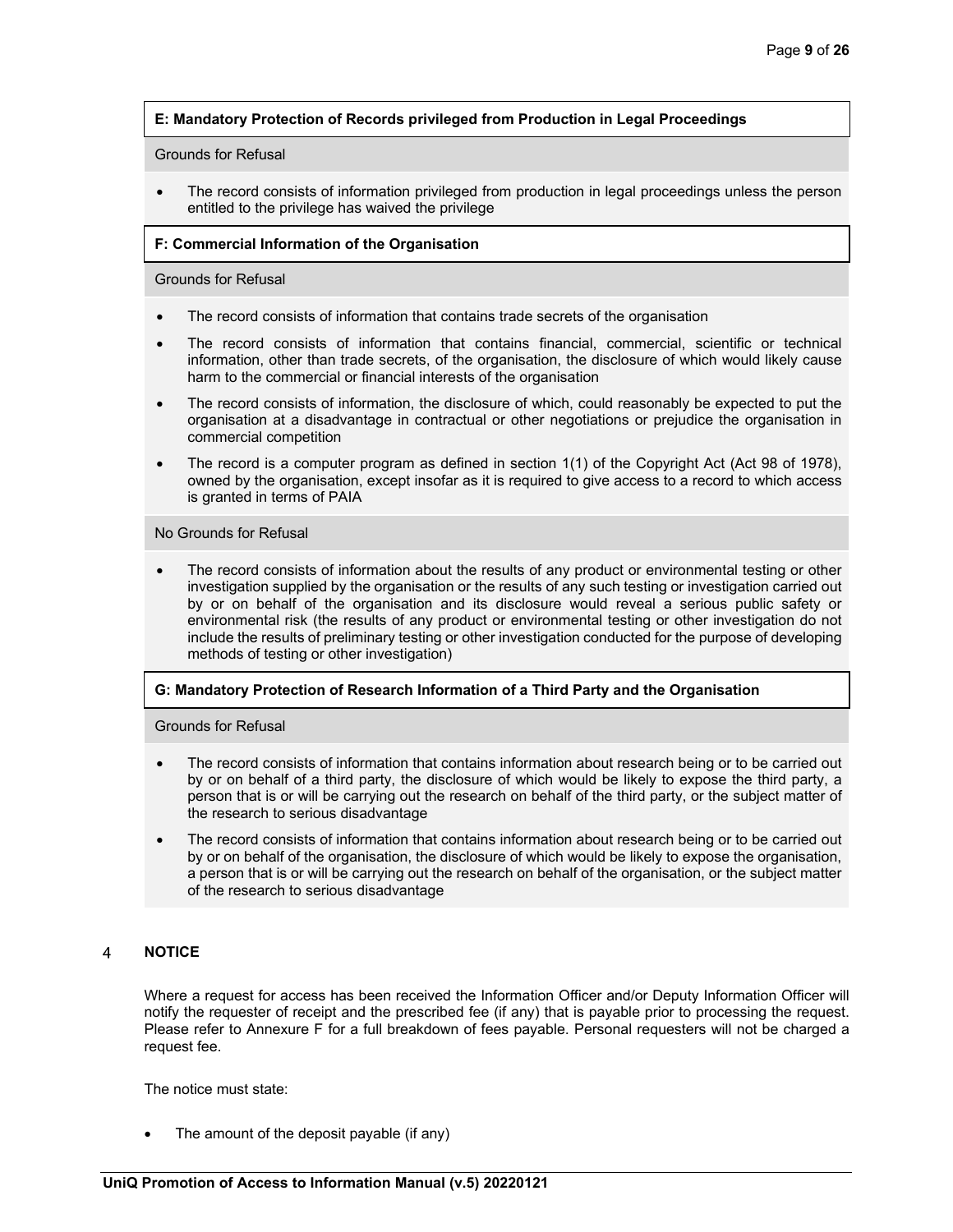- That the requester may lodge a complaint with the Information Regulator or an application with a court against the tender or payment of the request fee, or the tender or payment of a deposit, as the case may be
- The procedure (including the period) for lodging the complaint with the Information Regulator or the application

Except to the extent that the provisions regarding third party notification may apply, the Information Officer and/or Deputy Information Officer to whom the request is made, must as soon as reasonably possible, but in any event within 30 days, after the request has been received in the prescribed format:

- Decide in accordance with PAIA whether to grant the request, and
- Notify the requester of the decision and, if the requester stated that he or she wishes to be informed of the decision in any other manner, inform him or her in that manner, if it is reasonably possible

If the request for access is granted, the notice must state:

- The access fee (if any) to be paid upon access
- The form in which access will be given, and
- That the requester may lodge a complaint with the Information Regulator or an application with a court against the access fee to be paid or the form of access granted, and the procedure, including the period allowed, for lodging a complaint with the Information Regulator or the application

If the request for access is refused, the notice must:

- State adequate reasons for the refusal, including the relevant provision of PAIA that was relied on
- Exclude, from any such reasons, any reference to the content of the records' and
- State that the requester may lodge a complaint with the Information Regulator or an application with a court against the refusal of the request, and the procedure (including the period) for lodging a complaint with the Information Regulator or the application

Should all reasonable steps have been taken to find a record requested, and there are reasonable grounds for believing that the record:

- Is in the organisation's possession, but cannot be found, or
- Simply does not exist,

the head of the organisation must, by way of affidavit or affirmation, notify the requester that it is not possible to provide access to that record. The affidavit or affirmation must provide full account of all steps taken to find the record in question or to determine whether the record exists, as the case may be, including all communication with every person who conducted the search on behalf of the head.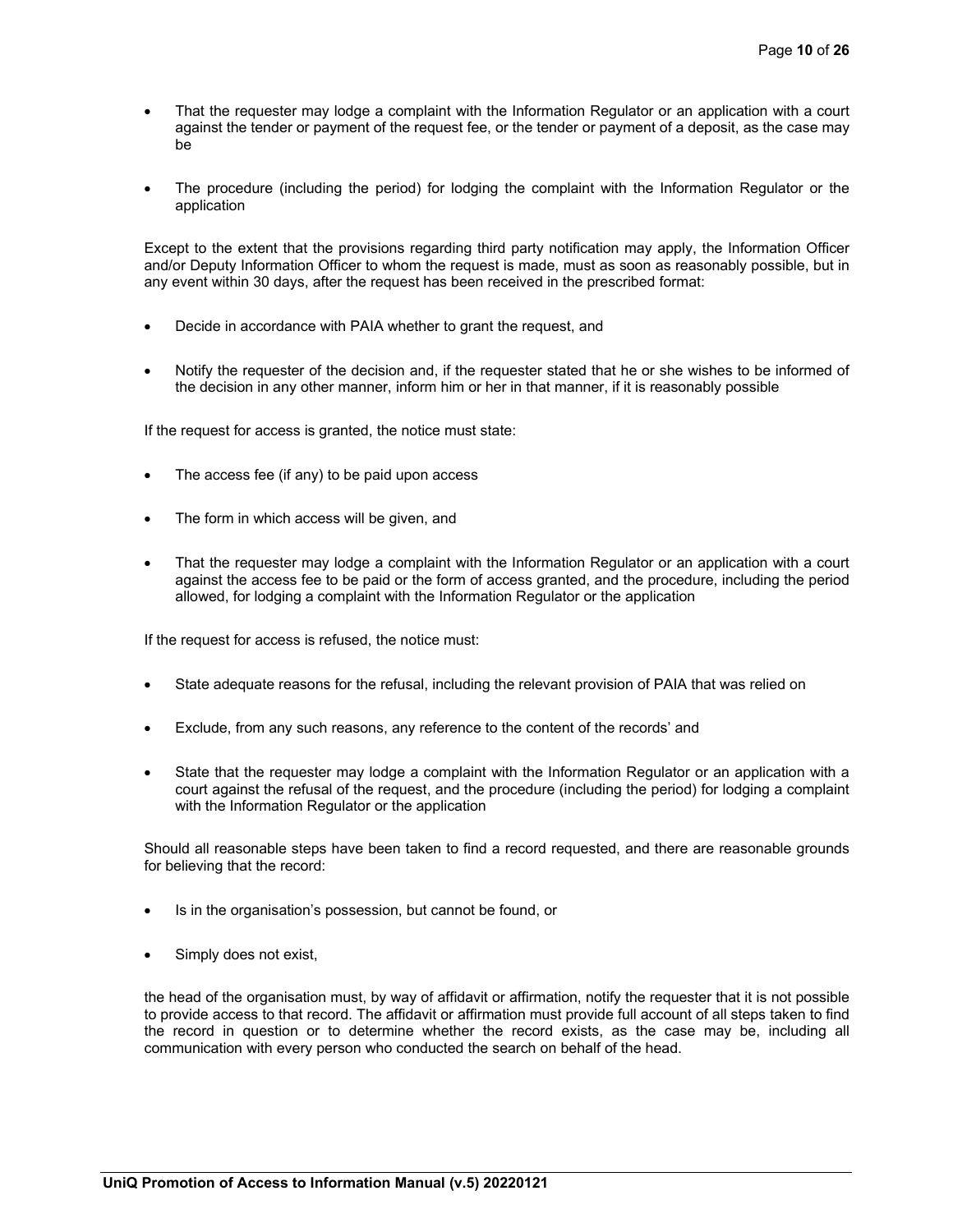#### $5\phantom{.0}$ **AVAILABILITY OF THE MANUAL**

A copy of the Manual is available-

- on ( specify the website), if any;
- head office of the ( name of the body) for public inspection during normal business hours;
- to any person upon request and upon the payment of a reasonable prescribed fee; and
- to the Information Regulator upon request.

A fee for a copy of the Manual, as contemplated in annexure B of the Regulations, shall be payable per each A4-size photocopy made.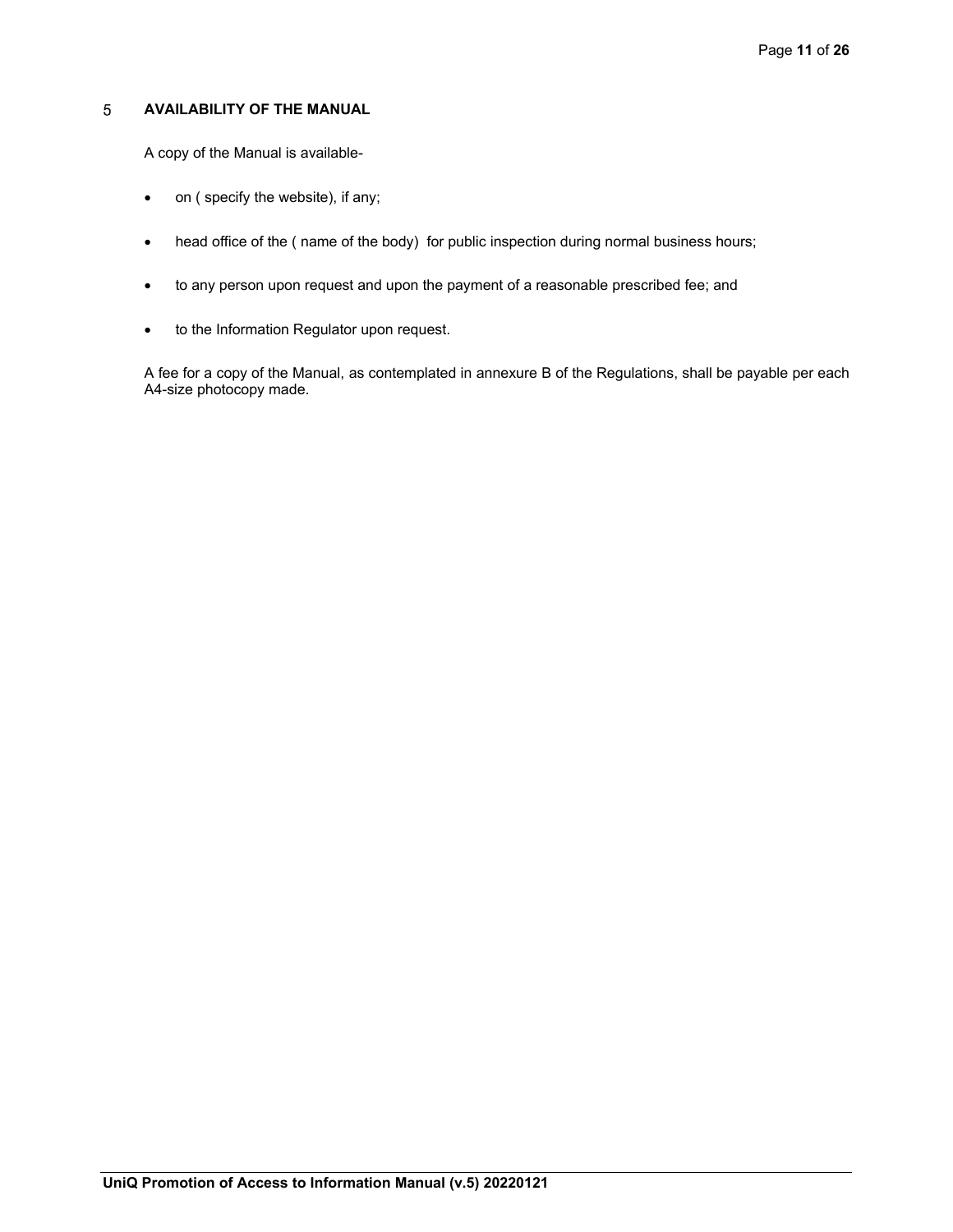# **ANNEXURE A: CONTACT DETAILS & BUSINESS TYPE**

# **A. Organisation Contact Details**

|                            | Postal address: P O Box 71516, Bryanston, 2021 |
|----------------------------|------------------------------------------------|
| Street address:            | Block B, 28 Sloane Street, Bryanston, 2191     |
| Phone number: 011 745 9000 |                                                |
| Email address:             | customercare@fmscenta.co.za                    |

# **B. Head of Organisation**

| Full names & surname: | Warrick Henderson      |
|-----------------------|------------------------|
| Email address:        | warrick@fmscenta.co.za |
| Phone number:         | 011 745 9000           |

# **C. Deputy Information Officer**

| Full names & surname | Mpumi Mhlongo        |
|----------------------|----------------------|
| Email address:       | mpumi@fmscenta.co.za |
| Phone number:        | 011 745 9000         |

# **D. Business Type**

| The organisation conducts its main type of business in the following sector(s): |  |
|---------------------------------------------------------------------------------|--|
| Agriculture                                                                     |  |
| Mining and Quarrying                                                            |  |
| Manufacturing                                                                   |  |
| Electricity, Gas & Water                                                        |  |
| Construction                                                                    |  |
| Retail & Motor Trade and Repair Services                                        |  |
| Wholesale Trade, Commercial Agents & Allied Services                            |  |
| Catering, Accommodation & Other Trade                                           |  |
| Finance & Business Services                                                     |  |
| Community, Special & Personal Services                                          |  |
| If other, please specify:                                                       |  |

| Head signature: |                 |
|-----------------|-----------------|
| Date:           | 21 January 2022 |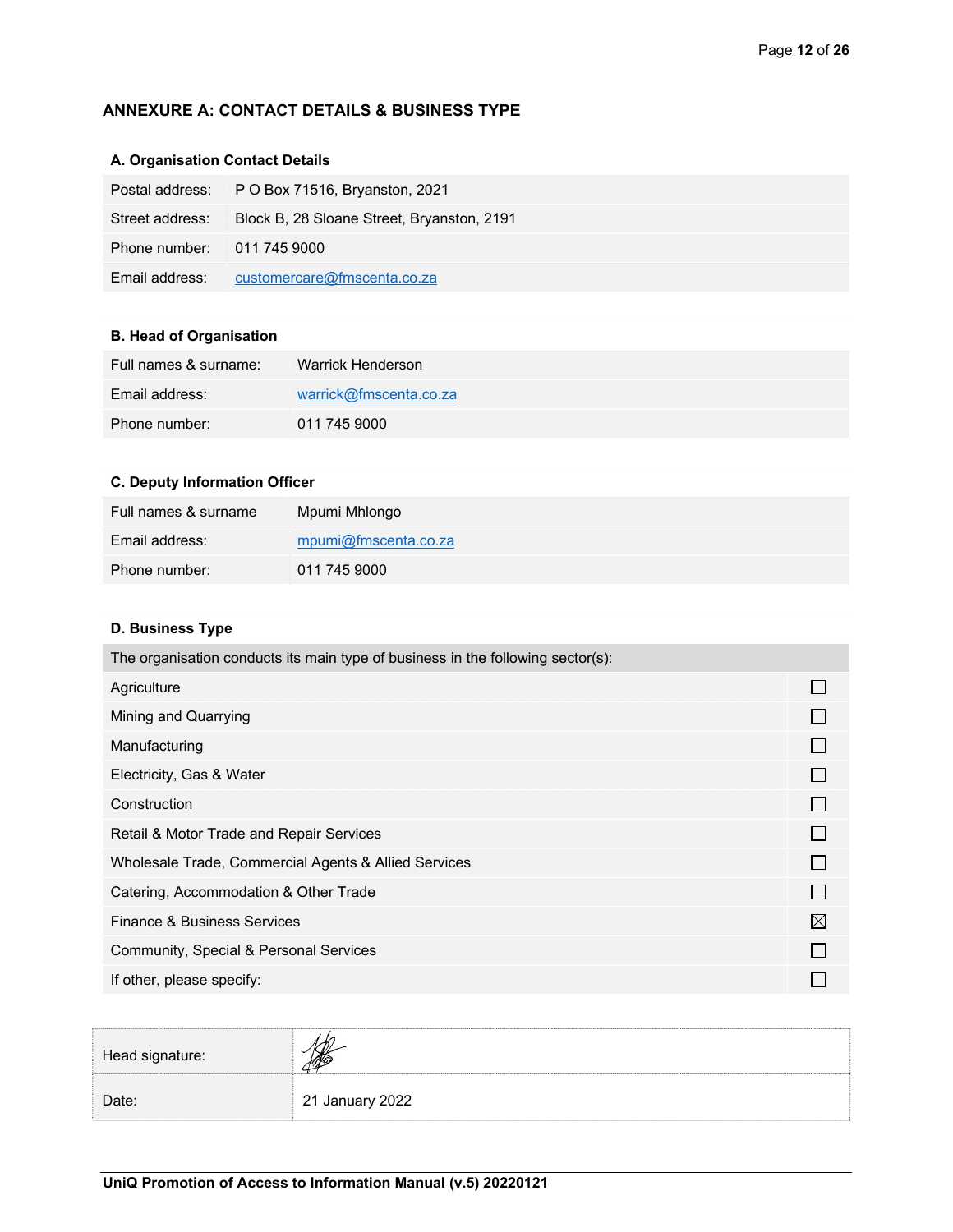# **ANNEXURE B: SECTION 10 PAIA GUIDE**

| Head signature: |                 |  |
|-----------------|-----------------|--|
| Date:           | 21 January 2022 |  |

The Regulator has, in terms of section 10(1) of PAIA, as amended, updated and made available the revised Guide on how to use PAIA ("Guide"), in an easily comprehensible form and manner, as may reasonably be required by a person who wishes to exercise any right contemplated in PAIA and POPIA.

The Guide is available in each of the official languages and in braille.

The aforesaid Guide contains the description of-

- the objects of PAIA and POPIA;
- the postal and street address, phone and fax number and, if available, electronic mail address of-
- the Information Officer of every public body, and
- every Deputy Information Officer of every public and private body designated in terms of section 17(1) of PAIA and section 56 of POPIA ;
- the manner and form of a request for-
	- access to a record of a public body contemplated in section 11 ; and
	- access to a record of a private body contemplated in section 50;
- the assistance available from the IO of a public body in terms of PAIA and POPIA;
- the assistance available from the Regulator in terms of PAIA and POPIA;
- all remedies in law available regarding an act or failure to act in respect of a right or duty conferred or imposed by PAIA and POPIA, including the manner of lodging
	- an internal appeal;
	- a complaint to the Regulator; and
	- an application with a court against a decision by the information officer of a public body, a decision on internal appeal or a decision by the Regulator or a decision of the head of a private body;
- the provisions of sections 14 and 51 requiring a public body and private body, respectively, to compile a manual, and how to obtain access to a manual;
- the provisions of sections 15 and 52 providing for the voluntary disclosure of categories of records by a public body and private body, respectively;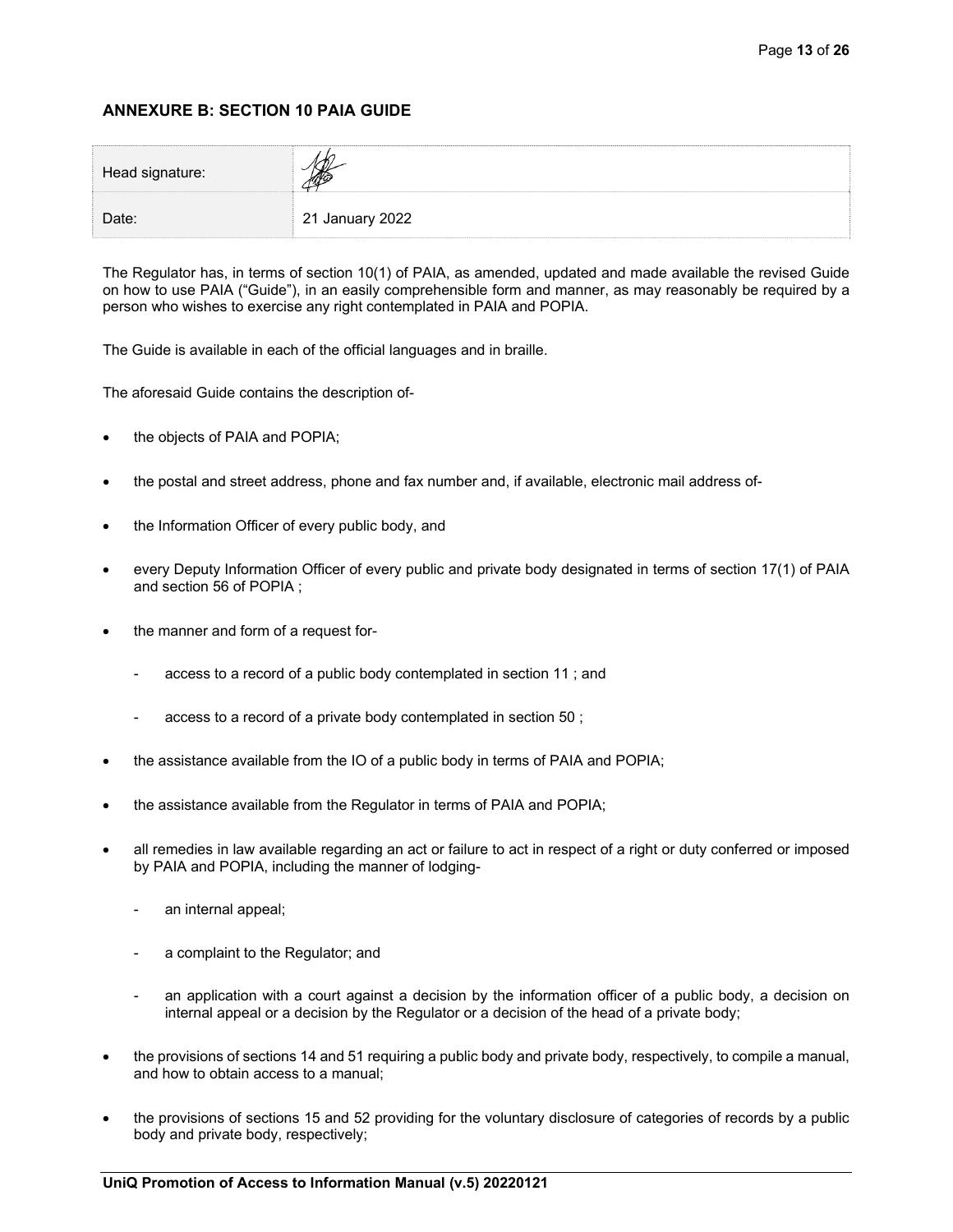- the notices issued in terms of sections 22 and 54 regarding fees to be paid in relation to requests for access; and
- the regulations made in terms of section 92.

Members of the public can inspect or make copies of the Guide from the offices of the public and private bodies, including the office of the Regulator, during normal working hours.

The Guide can also be obtained-

- upon request to the Information Officer;
- from the website of the Regulator (https://www.justice.gov.za/inforeg/).

PAIA grants a requester access to records of a private body, if the record is required for the exercise or protection of any rights. Where a public body lodges a request, the public body must be acting in the public interest.

Requests in terms of PAIA shall be made in accordance with the prescribed procedures at the rates provided.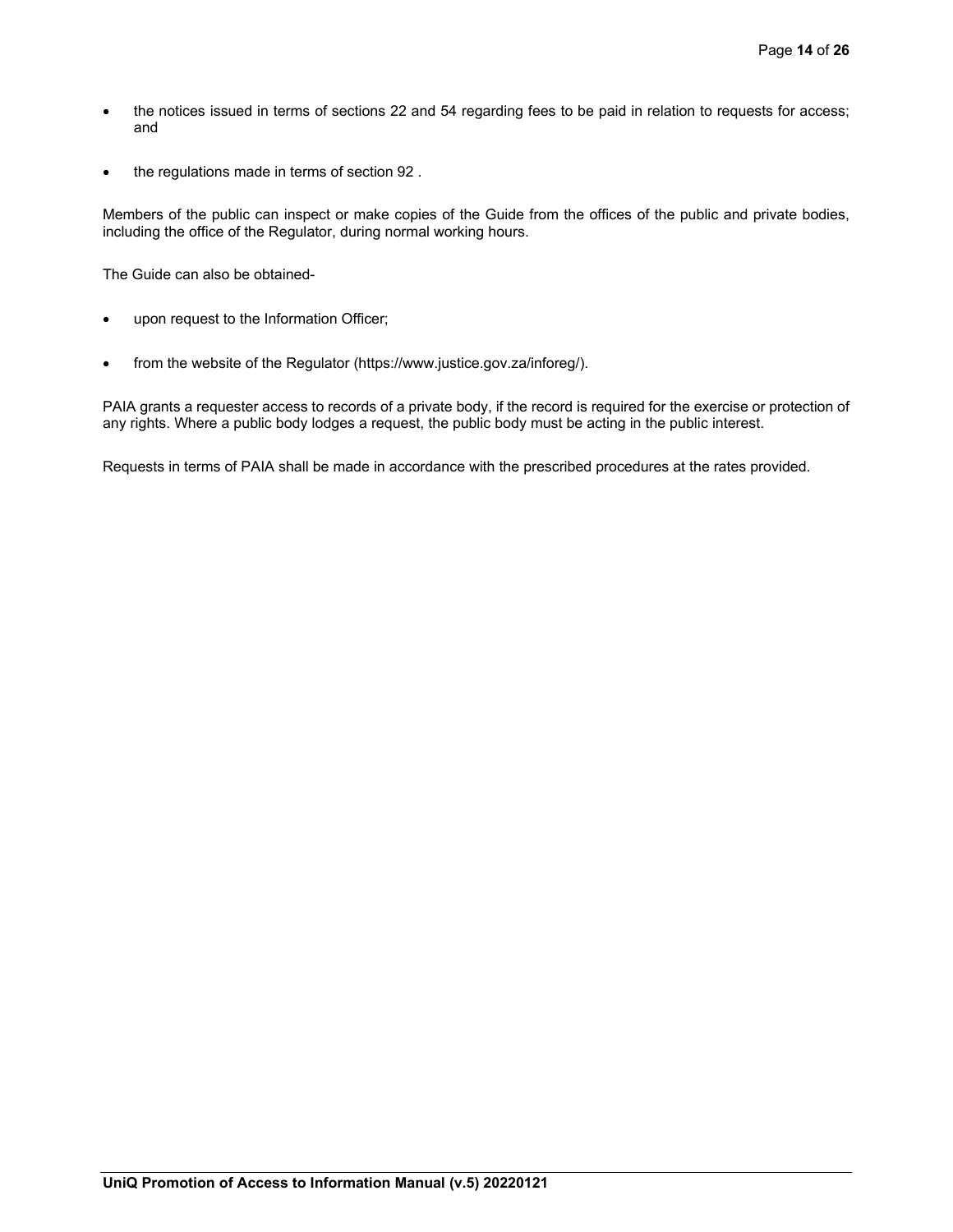# **ANNEXURE C: STATUTORY RECORDS**

| Head signature: |                 |  |
|-----------------|-----------------|--|
| Date:           | 21 January 2022 |  |

The organisation maintains statutory records and information in terms of the following legislation:

| <b>Arbitration Act</b><br>$\Box$<br>$\Box$<br><b>Auditing Professions Act</b><br>$\Box$<br><b>Basic Conditions of Employment Act</b><br>$\Box$<br><b>Closed Corporations Act</b><br>$\Box$<br><b>Collective Investment Schemes Control Act</b><br>$\Box$<br><b>Companies Act</b><br>$\Box$<br>Compensation of Occupational Injuries & Diseases Act<br>$\Box$<br><b>Consumer Protection Act</b><br>$\Box$<br>Copyright Act<br>$\Box$<br><b>Customs and Excise Act</b><br>$\Box$<br>Electronic Communications and Transactions Act<br>$\Box$<br><b>Employment Equity Act</b><br>$\boxtimes$<br>Financial Advisory & Intermediary Services Act<br>$\Box$<br>Financial Institutions (Protection of Funds) Act<br>$\boxtimes$<br>Financial Intelligence Centre Act<br>$\Box$<br><b>Friendly Societies Act</b><br>$\Box$<br>Income Tax Act<br>$\Box$<br>Insolvency Act<br>$\Box$<br><b>Labour Relations Act</b><br>$\Box$<br>Long-term Insurance Act<br>$\boxtimes$<br><b>Medical Schemes Act</b> |
|---------------------------------------------------------------------------------------------------------------------------------------------------------------------------------------------------------------------------------------------------------------------------------------------------------------------------------------------------------------------------------------------------------------------------------------------------------------------------------------------------------------------------------------------------------------------------------------------------------------------------------------------------------------------------------------------------------------------------------------------------------------------------------------------------------------------------------------------------------------------------------------------------------------------------------------------------------------------------------------------|
|                                                                                                                                                                                                                                                                                                                                                                                                                                                                                                                                                                                                                                                                                                                                                                                                                                                                                                                                                                                             |
|                                                                                                                                                                                                                                                                                                                                                                                                                                                                                                                                                                                                                                                                                                                                                                                                                                                                                                                                                                                             |
|                                                                                                                                                                                                                                                                                                                                                                                                                                                                                                                                                                                                                                                                                                                                                                                                                                                                                                                                                                                             |
|                                                                                                                                                                                                                                                                                                                                                                                                                                                                                                                                                                                                                                                                                                                                                                                                                                                                                                                                                                                             |
|                                                                                                                                                                                                                                                                                                                                                                                                                                                                                                                                                                                                                                                                                                                                                                                                                                                                                                                                                                                             |
|                                                                                                                                                                                                                                                                                                                                                                                                                                                                                                                                                                                                                                                                                                                                                                                                                                                                                                                                                                                             |
|                                                                                                                                                                                                                                                                                                                                                                                                                                                                                                                                                                                                                                                                                                                                                                                                                                                                                                                                                                                             |
|                                                                                                                                                                                                                                                                                                                                                                                                                                                                                                                                                                                                                                                                                                                                                                                                                                                                                                                                                                                             |
|                                                                                                                                                                                                                                                                                                                                                                                                                                                                                                                                                                                                                                                                                                                                                                                                                                                                                                                                                                                             |
|                                                                                                                                                                                                                                                                                                                                                                                                                                                                                                                                                                                                                                                                                                                                                                                                                                                                                                                                                                                             |
|                                                                                                                                                                                                                                                                                                                                                                                                                                                                                                                                                                                                                                                                                                                                                                                                                                                                                                                                                                                             |
|                                                                                                                                                                                                                                                                                                                                                                                                                                                                                                                                                                                                                                                                                                                                                                                                                                                                                                                                                                                             |
|                                                                                                                                                                                                                                                                                                                                                                                                                                                                                                                                                                                                                                                                                                                                                                                                                                                                                                                                                                                             |
|                                                                                                                                                                                                                                                                                                                                                                                                                                                                                                                                                                                                                                                                                                                                                                                                                                                                                                                                                                                             |
|                                                                                                                                                                                                                                                                                                                                                                                                                                                                                                                                                                                                                                                                                                                                                                                                                                                                                                                                                                                             |
|                                                                                                                                                                                                                                                                                                                                                                                                                                                                                                                                                                                                                                                                                                                                                                                                                                                                                                                                                                                             |
|                                                                                                                                                                                                                                                                                                                                                                                                                                                                                                                                                                                                                                                                                                                                                                                                                                                                                                                                                                                             |
|                                                                                                                                                                                                                                                                                                                                                                                                                                                                                                                                                                                                                                                                                                                                                                                                                                                                                                                                                                                             |
|                                                                                                                                                                                                                                                                                                                                                                                                                                                                                                                                                                                                                                                                                                                                                                                                                                                                                                                                                                                             |
|                                                                                                                                                                                                                                                                                                                                                                                                                                                                                                                                                                                                                                                                                                                                                                                                                                                                                                                                                                                             |
|                                                                                                                                                                                                                                                                                                                                                                                                                                                                                                                                                                                                                                                                                                                                                                                                                                                                                                                                                                                             |
| $\Box$<br><b>National Credit Act</b>                                                                                                                                                                                                                                                                                                                                                                                                                                                                                                                                                                                                                                                                                                                                                                                                                                                                                                                                                        |
| $\Box$<br>Occupational Health and Safety Act                                                                                                                                                                                                                                                                                                                                                                                                                                                                                                                                                                                                                                                                                                                                                                                                                                                                                                                                                |
| $\Box$<br>Patents Act                                                                                                                                                                                                                                                                                                                                                                                                                                                                                                                                                                                                                                                                                                                                                                                                                                                                                                                                                                       |
| $\boxtimes$<br><b>Pension Funds Act</b>                                                                                                                                                                                                                                                                                                                                                                                                                                                                                                                                                                                                                                                                                                                                                                                                                                                                                                                                                     |
| $\Box$<br>Prevention of Organised Crime Act                                                                                                                                                                                                                                                                                                                                                                                                                                                                                                                                                                                                                                                                                                                                                                                                                                                                                                                                                 |
| $\Box$<br>Prevention and Combatting of Corrupt Activities Act                                                                                                                                                                                                                                                                                                                                                                                                                                                                                                                                                                                                                                                                                                                                                                                                                                                                                                                               |
| $\Box$<br>Promotion of Equality and Prevention of Unfair Discrimination Act                                                                                                                                                                                                                                                                                                                                                                                                                                                                                                                                                                                                                                                                                                                                                                                                                                                                                                                 |
| $\Box$<br>Protection of Constitutional Democracy against Terrorist and related Activities Act                                                                                                                                                                                                                                                                                                                                                                                                                                                                                                                                                                                                                                                                                                                                                                                                                                                                                               |
| Short-term Insurance Act                                                                                                                                                                                                                                                                                                                                                                                                                                                                                                                                                                                                                                                                                                                                                                                                                                                                                                                                                                    |
| <b>Skills Development Act</b>                                                                                                                                                                                                                                                                                                                                                                                                                                                                                                                                                                                                                                                                                                                                                                                                                                                                                                                                                               |
| <b>Trademarks Act</b>                                                                                                                                                                                                                                                                                                                                                                                                                                                                                                                                                                                                                                                                                                                                                                                                                                                                                                                                                                       |
| Unemployment Insurance Act                                                                                                                                                                                                                                                                                                                                                                                                                                                                                                                                                                                                                                                                                                                                                                                                                                                                                                                                                                  |
| $\Box$<br>Value Added Tax Act                                                                                                                                                                                                                                                                                                                                                                                                                                                                                                                                                                                                                                                                                                                                                                                                                                                                                                                                                               |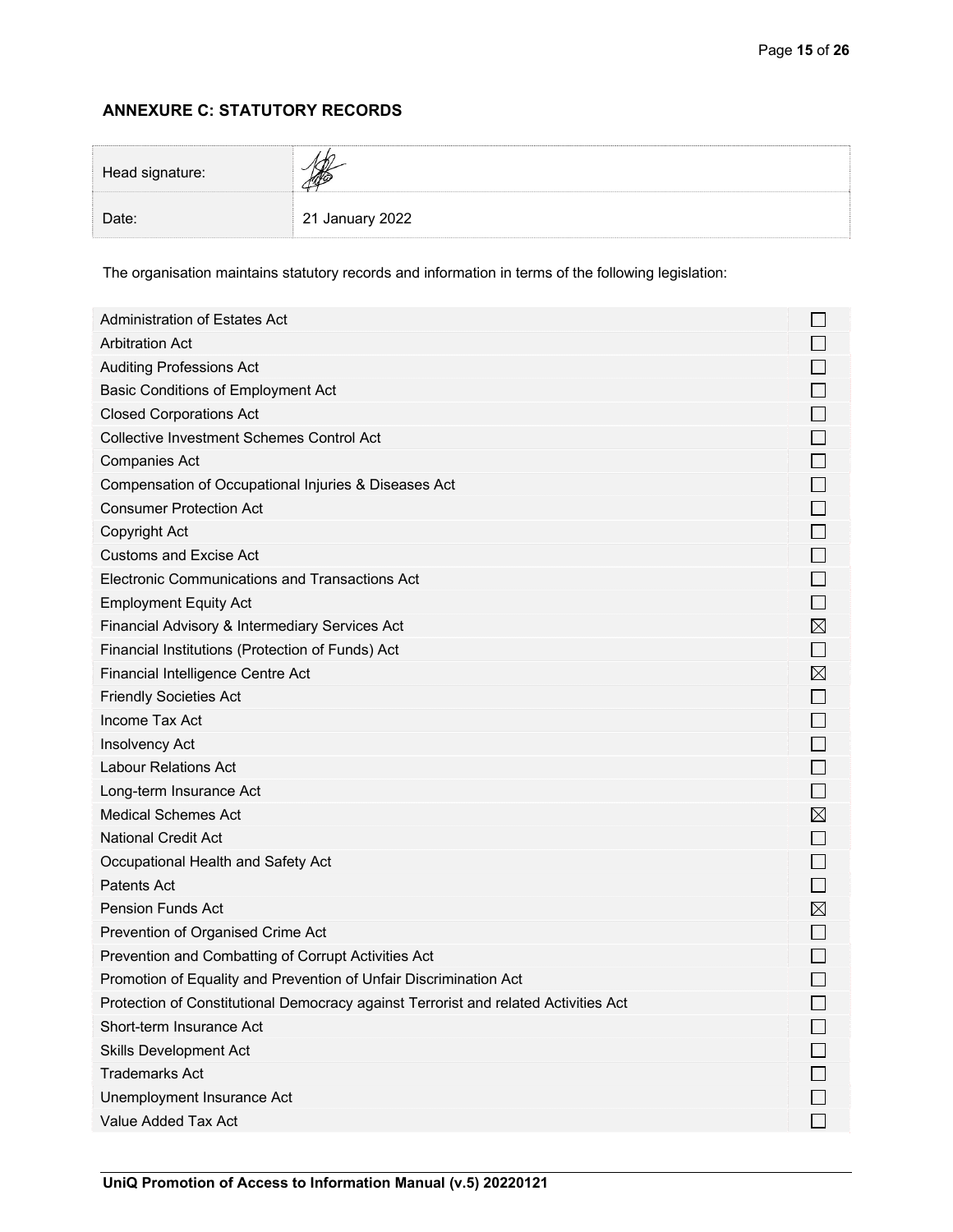# **ANNEXURE D: AVAILABILITY OF RECORDS**

| Head signature: |                 |
|-----------------|-----------------|
| Date:           | 21 January 2022 |

The organisation maintains the following categories of records and related subject matter. The status of the record's availability, the purpose for its processing and the relevant data subject category to who the record relates are set out below:

| Category       | <b>Record</b>                              | <b>Availability</b>     | <b>Purpose</b>               | <b>Data</b><br><b>Subject</b> |
|----------------|--------------------------------------------|-------------------------|------------------------------|-------------------------------|
| Regulatory &   | Permits, Licenses or Authorities           | <b>Freely Available</b> | <b>Statutory Requirement</b> | Organisation                  |
| Administrative | Conflict of Interest Management<br>Policy  | <b>Freely Available</b> | <b>Statutory Requirement</b> | Organisation                  |
|                | <b>Complaints Policy</b>                   | <b>Freely Available</b> | <b>Statutory Requirement</b> | Organisation                  |
|                | <b>FICA Internal Rules</b>                 | <b>PAIA Request</b>     | <b>Statutory Requirement</b> | Organisation                  |
|                | Health & Safety Plan                       | <b>PAIA Request</b>     | <b>Statutory Requirement</b> | Organisation                  |
|                | Memorandum of Incorporation                | <b>PAIA Request</b>     | <b>Statutory Requirement</b> | Organisation                  |
|                | Minutes of Board or Directors<br>Meetings  | <b>PAIA Request</b>     | <b>Statutory Requirement</b> | Organisation                  |
|                | <b>Register of Members</b>                 | <b>PAIA Request</b>     | <b>Statutory Requirement</b> | Organisation                  |
|                | Register of Board of Directors             | <b>PAIA Request</b>     | <b>Statutory Requirement</b> | Organisation                  |
|                | Internal correspondence<br>(e-mails/memos) | <b>PAIA Request</b>     | Internal<br>Communications   | Employees                     |
|                | Insurance Policies held by<br>organisation | <b>PAIA Request</b>     | Risk Management              | Organisation                  |
| Human          | <b>Employment Applications</b>             | <b>PAIA Request</b>     | Internal Referencing         | Employees                     |
| Resources      | <b>Employment Contracts</b>                | <b>PAIA Request</b>     | <b>Contractual Agreement</b> | Employees                     |
|                | Personal Information of<br>Employees       | <b>PAIA Request</b>     | Internal Referencing         | Employees                     |
|                | <b>Employment Equity Plan</b>              | <b>PAIA Request</b>     | <b>Statutory Requirement</b> | Organisation                  |
|                | <b>Medical Aid Records</b>                 | <b>PAIA Request</b>     | Internal Referencing         | Employees                     |
|                | <b>Pension Fund Records</b>                | <b>PAIA Request</b>     | Internal Referencing         | Employees                     |
|                | <b>Disciplinary Records</b>                | <b>PAIA Request</b>     | <b>Statutory Requirement</b> | Employees                     |
|                | Performance Management<br>Records          | <b>PAIA Request</b>     | Internal Referencing         | Employees                     |
|                | <b>Salary Records</b>                      | <b>PAIA Request</b>     | Internal Referencing         | Employees                     |
|                | <b>Employee Benefit Records</b>            | <b>PAIA Request</b>     | Internal Referencing         | Employees                     |
|                | <b>PAYE Records</b>                        | <b>PAIA Request</b>     | <b>Statutory Requirement</b> | Employees                     |
|                | Seta Records                               | <b>PAIA Request</b>     | <b>Statutory Requirement</b> | Employees                     |
|                | <b>Disciplinary Code</b>                   | <b>PAIA Request</b>     | <b>Statutory Requirement</b> | Organisation                  |
|                | Leave Records                              | <b>PAIA Request</b>     | Internal Referencing         | Employees                     |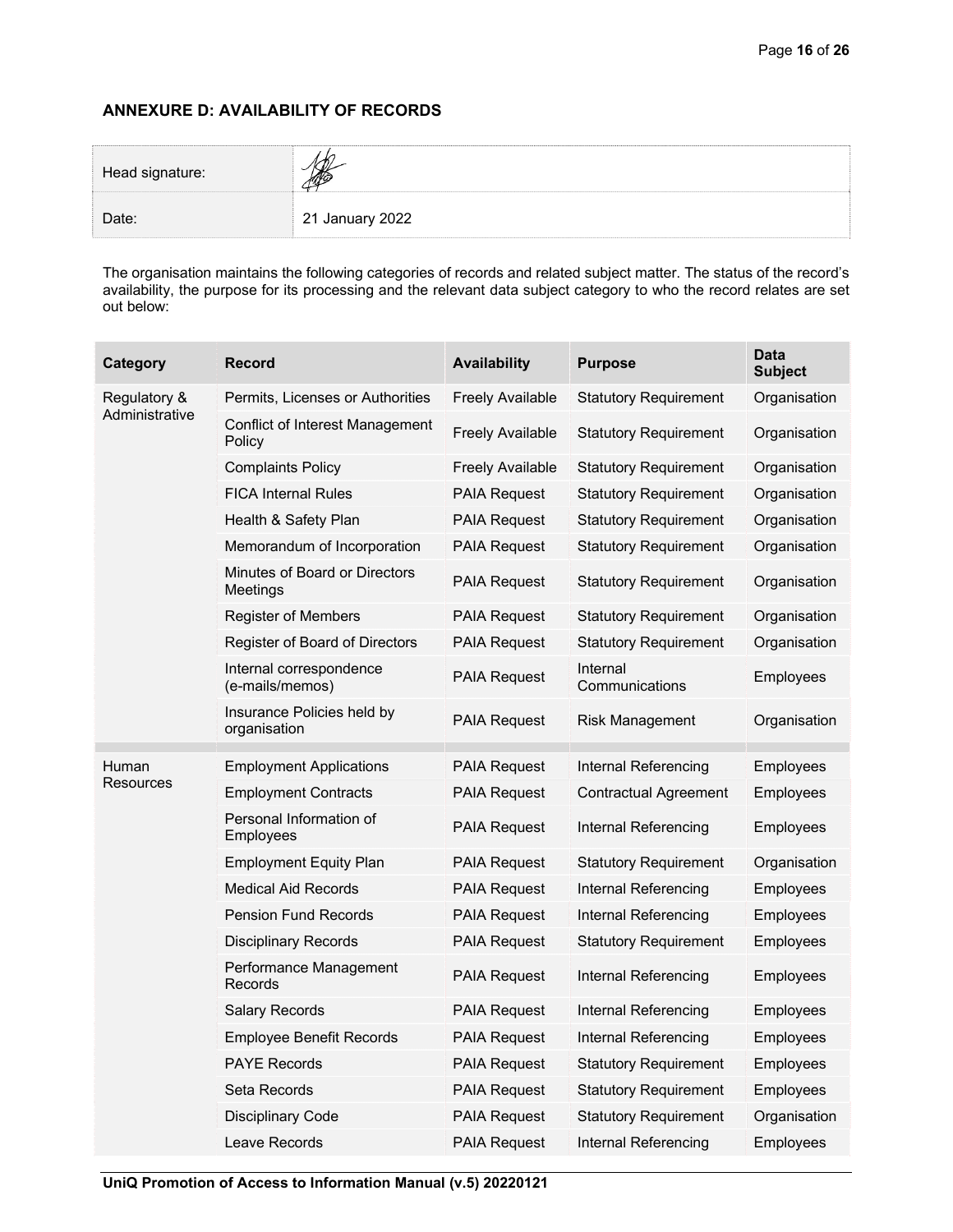|                    | <b>Training Records</b>                  | <b>PAIA Request</b> | Internal Referencing         | Employees          |
|--------------------|------------------------------------------|---------------------|------------------------------|--------------------|
|                    | <b>Training Manual</b>                   | <b>PAIA Request</b> | Internal Referencing         | Organisation       |
| Financial          | Financial Statements                     | <b>PAIA Request</b> | Internal Referencing         | Organisation       |
|                    | <b>Financial and Tax Records</b>         | <b>PAIA Request</b> | <b>Statutory Requirement</b> | Organisation       |
|                    | <b>Asset Register</b>                    | <b>PAIA Request</b> | Internal Referencing         | Organisation       |
|                    | Management Accounts and<br>Reports       | <b>PAIA Request</b> | Internal Referencing         | Organisation       |
|                    | Vouchers, Cash Books and<br>Ledgers      | <b>PAIA Request</b> | Internal Referencing         | Organisation       |
|                    | <b>Banking Records and</b><br>Statements | <b>PAIA Request</b> | Internal Referencing         | Organisation       |
|                    | <b>Electronic Banking Records</b>        | <b>PAIA Request</b> | Internal Referencing         | Organisation       |
| Marketing          | Market Information                       | <b>PAIA Request</b> | Internal Referencing         | Organisation       |
|                    | <b>Product Brochures</b>                 | <b>PAIA Request</b> | Internal Referencing         | Organisation       |
|                    | Advertisements                           | <b>PAIA Request</b> | Internal Referencing         | Organisation       |
|                    | Field Records                            | <b>PAIA Request</b> | Internal Referencing         | Organisation       |
|                    | Performance Records                      | <b>PAIA Request</b> | Internal Referencing         | Organisation       |
|                    | <b>Product / Service Sales Records</b>   | <b>PAIA Request</b> | Internal Referencing         | Organisation       |
|                    | Marketing Strategies                     | <b>PAIA Request</b> | Internal Referencing         | Organisation       |
| Client             | Customer / Client Database               | <b>PAIA Request</b> | Internal Referencing         | Customers          |
| Customer           | Customer / Client agreements             | <b>PAIA Request</b> | Internal Referencing         | <b>Customers</b>   |
|                    | Customer / Client Files                  | PAIA Request        | Internal Referencing         | <b>Customers</b>   |
|                    | Customer / Client Instructions           | <b>PAIA Request</b> | Internal<br>Communications   | <b>Customers</b>   |
|                    | Customer / Client<br>Correspondence      | <b>PAIA Request</b> | External<br>Communications   | Customers          |
| <b>Third Party</b> | Rental agreements                        | <b>PAIA Request</b> | <b>Contractual Agreement</b> | <b>Third Party</b> |
|                    | Franchise agreements                     | <b>PAIA Request</b> | <b>Contractual Agreement</b> | <b>Third Party</b> |
|                    | Non-disclosure agreements                | <b>PAIA Request</b> | <b>Risk Management</b>       | <b>Third Party</b> |
|                    | Letters of Intent                        | <b>PAIA Request</b> | <b>Contractual Agreement</b> | <b>Third Party</b> |
|                    | <b>Supplier Contracts</b>                | <b>PAIA Request</b> | Contractual Agreement        | <b>Third Party</b> |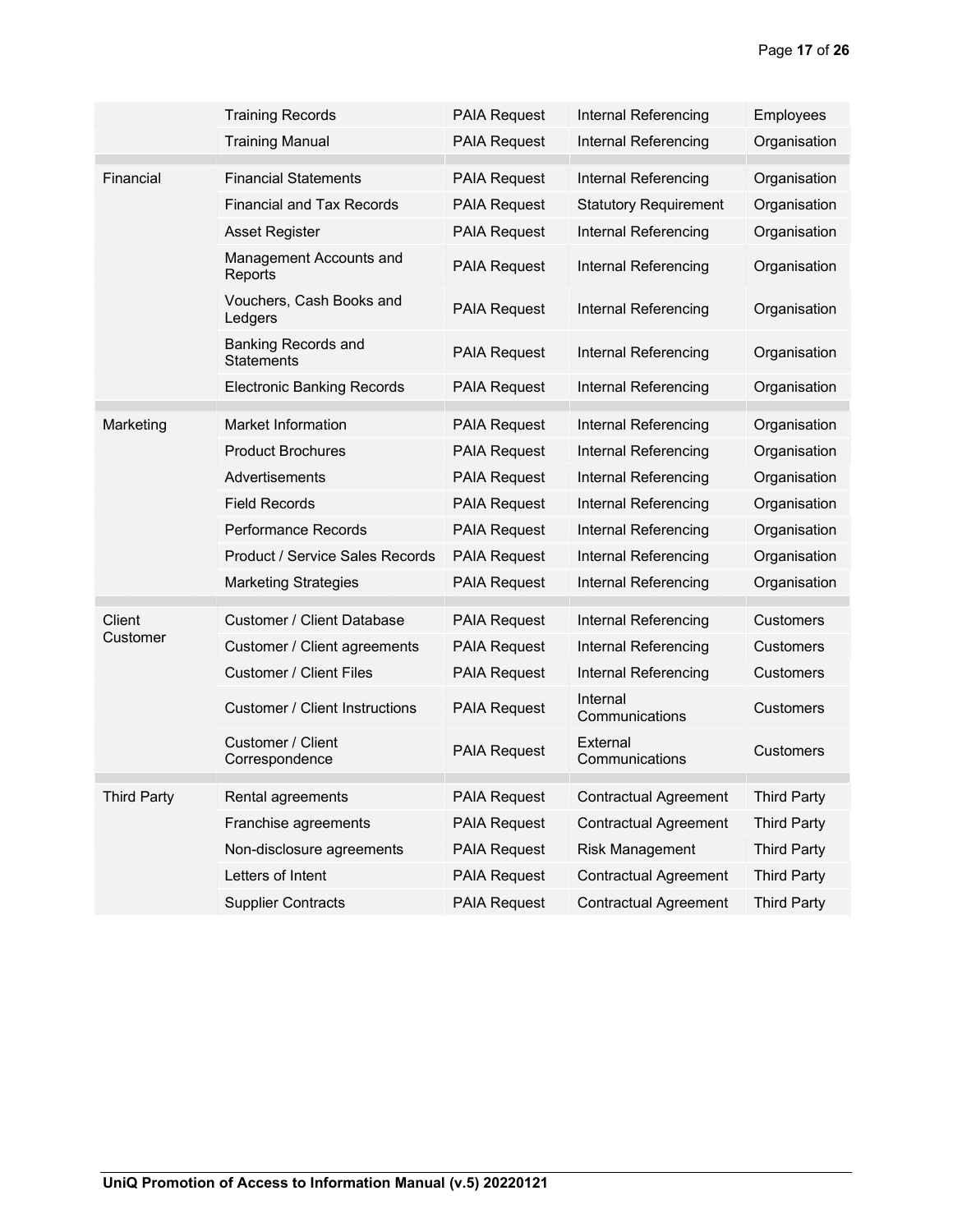# **ANNEXURE E: REQUEST PROCEDURE**

| Head signature: |                 |  |
|-----------------|-----------------|--|
| Date:           | 21 January 2022 |  |

To facilitate the processing of your request, kindly complete and submit the form below to the e-mail address of the Deputy Information Officer indicated in Annexure A.

The Deputy Information Officer will notify the requester that a request for access has been received and that the prescribed fee (if any) is payable prior to processing the request. Please refer to Annexure F for a full breakdown of fees payable. Personal requesters will not be charged a request fee.

Once the request has been processed, the Deputy Information Officer will inform you of the outcome of your request and any additional fees that may fall due.

Please be advised that PAIA provides a number of grounds on which a request for access to information must be refused. These grounds mainly comprise instances where:

- the privacy and interests of other individuals are protected
- where such records are already otherwise publicly available
- instances where public interest are not served
- the mandatory protection of commercial information of a third party
- the mandatory protection of certain confidential information of a third party

When completing the form below please:

- indicate the identity of the person seeking access to the information
- provide sufficient particulars to enable the deputy information officer to identify the information requested
- specify the format in which the information is required
- indicate the contact details of the person requiring the information
- indicate the right to be exercised and/or to be protected, and specify the reasons why the information required will enable the person to protect and/or exercise the right
- where the person requesting the information wishes to be informed of the decision of the request in a particular manner, state the manner and particulars to be so informed
- if the request for information is made on behalf of another person, submit proof that the person submitting the request, has obtained the necessary authorisation to do so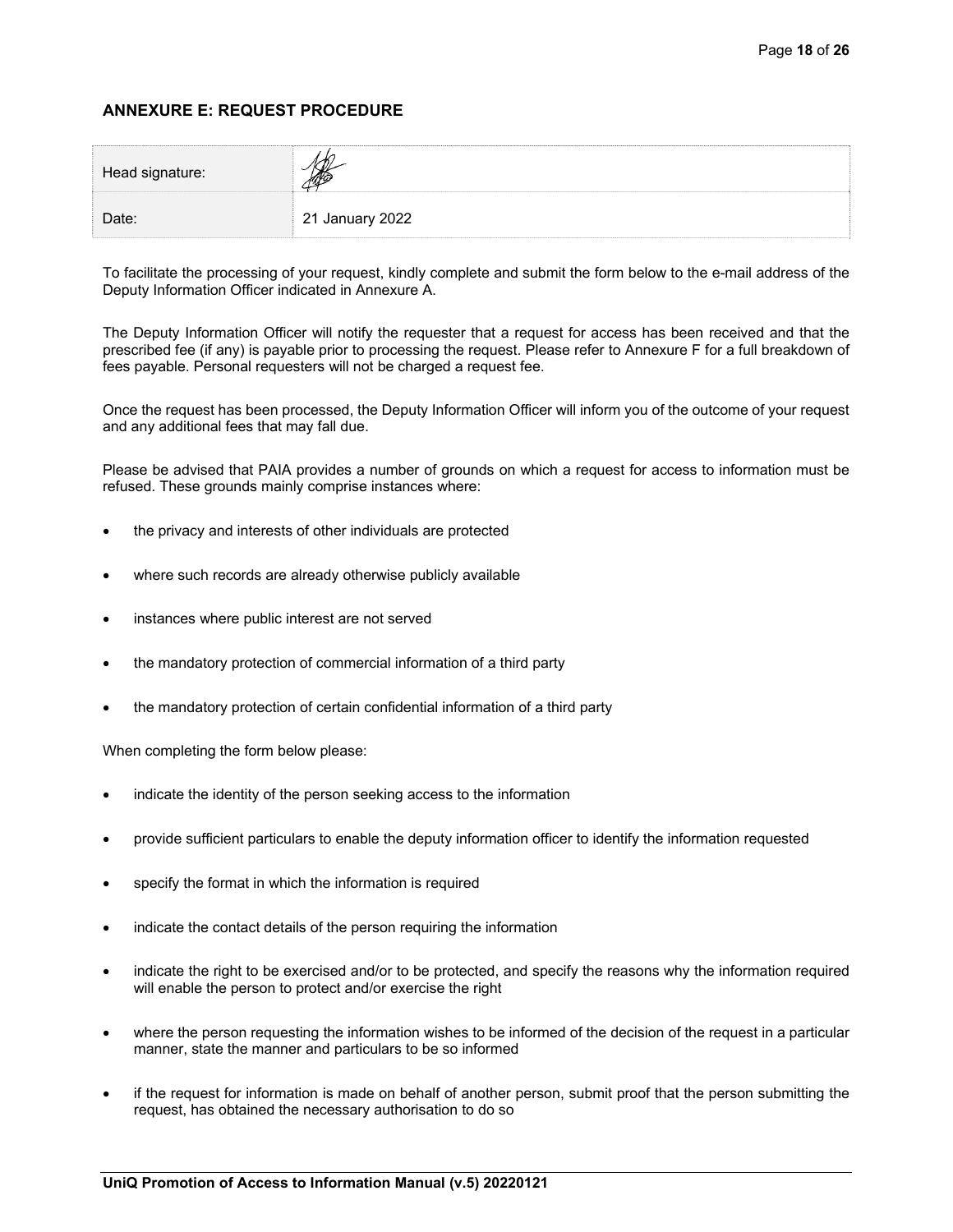#### **A. Particulars of Private Body**

The Head:

#### **B. Particulars of person requesting access to the record**

(i) The particulars of the person who requests access to the record must be recorded below

(ii) Furnish an address and/or fax number in the Republic to which information must be sent

(iii) Proof of the capacity in which the request is made, if applicable, must be attached

Full names & surname:

Identity number:

Postal address:

Fax number:

Telephone number:

Email address:

Capacity:

**C. Particulars of person on whose behalf request is made** 

This section must be completed *ONLY* if a request for information is made on behalf of another person

Full names & surname:

Identity number:

#### **D. Particulars of Record**

- (i) Provide full particulars of the record to which access is requested, including the reference number if that is known to you
- (ii) If the provided space is inadequate, please continue on a separate page and attach to this form. Please sign any additional pages

Description of record:

Reference number:

Any further particulars:

#### **E. Fees**

- (i) A request for access to a record, other than a record containing personal information about yourself, will be processed only after a request fee has been paid
- (ii) You will be notified of the amount required to be paid as the request fee
- (iii) The fee payable for access to a record depends on the form in which access is required and the reasonable time required to search for and prepare a record
- (iv) If you qualify for exemption of the payment of any fee, please state the reason therefor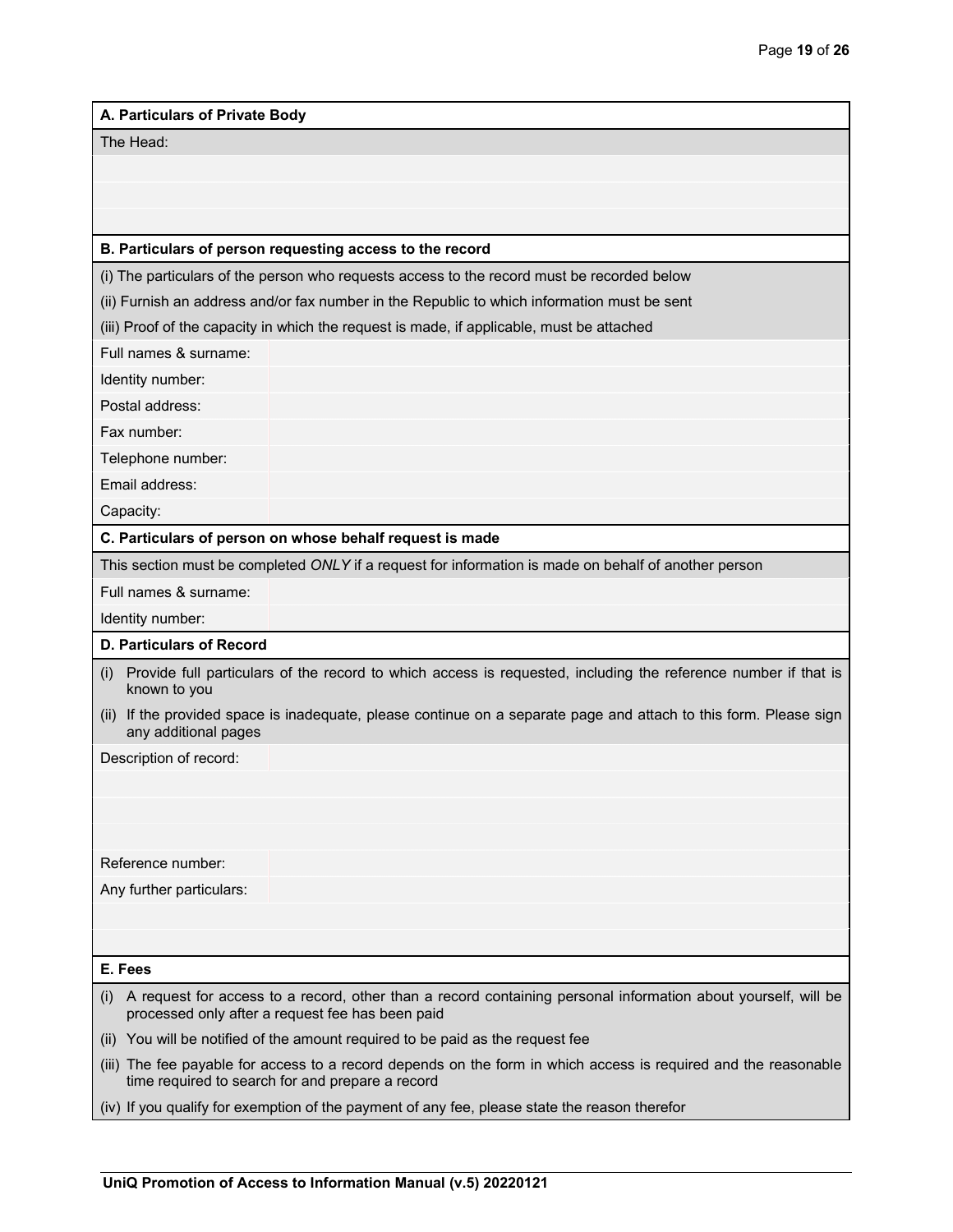| Reason for exemption:                                      |                                                                                                                                                             |
|------------------------------------------------------------|-------------------------------------------------------------------------------------------------------------------------------------------------------------|
|                                                            |                                                                                                                                                             |
|                                                            |                                                                                                                                                             |
| F. Form of access to record<br><b>Financial Statements</b> |                                                                                                                                                             |
|                                                            | If you are prevented by a disability to read, view or listen to the record in the form of access provided hereunder,                                        |
|                                                            | please state your disability and indicate in which form the record is required                                                                              |
| Disability:                                                |                                                                                                                                                             |
|                                                            |                                                                                                                                                             |
|                                                            |                                                                                                                                                             |
| Form in which<br>required:                                 |                                                                                                                                                             |
|                                                            |                                                                                                                                                             |
| Mark the appropriate box with an "X"                       |                                                                                                                                                             |
| (i)                                                        | Your indication as to the required form of access depends on the form in which the record is available                                                      |
|                                                            | (ii) Access in the form requested may be refused in certain circumstances, In such a case you will be informed of<br>access will be granted in another form |
| requested                                                  | (iii) The fee payable for access to the record, if any, will be determined partly by the form in which access is                                            |
| 1. If the record is in written or printed form:            |                                                                                                                                                             |
| copy of record                                             |                                                                                                                                                             |
| inspection of record                                       |                                                                                                                                                             |
| 2) If record consists of visual images:                    |                                                                                                                                                             |
| view the images                                            |                                                                                                                                                             |
| copy of the images                                         |                                                                                                                                                             |
| transcription of the images                                |                                                                                                                                                             |
|                                                            | 3) If the record consists of recorded words or information which can be reproduced in sound:                                                                |
| listen to the soundtrack                                   |                                                                                                                                                             |
| transcription of the soundtrack<br>٠                       |                                                                                                                                                             |
|                                                            | 4) If the record is held on computer or in an electronic or machine-readable form:                                                                          |
| printed copy of record                                     |                                                                                                                                                             |
| copy in computer readable form<br>٠                        |                                                                                                                                                             |
|                                                            | Please indicate the preferred method of delivery                                                                                                            |
| By hand<br>Е                                               |                                                                                                                                                             |
| Email                                                      |                                                                                                                                                             |
| Post                                                       |                                                                                                                                                             |
| Fax<br>٠                                                   |                                                                                                                                                             |
|                                                            | G. Particulars of right to be exercised or protected                                                                                                        |
| must sign all additional folios.                           | If the provided space is inadequate, please continue on a separate folio and attach it to this form. The requester                                          |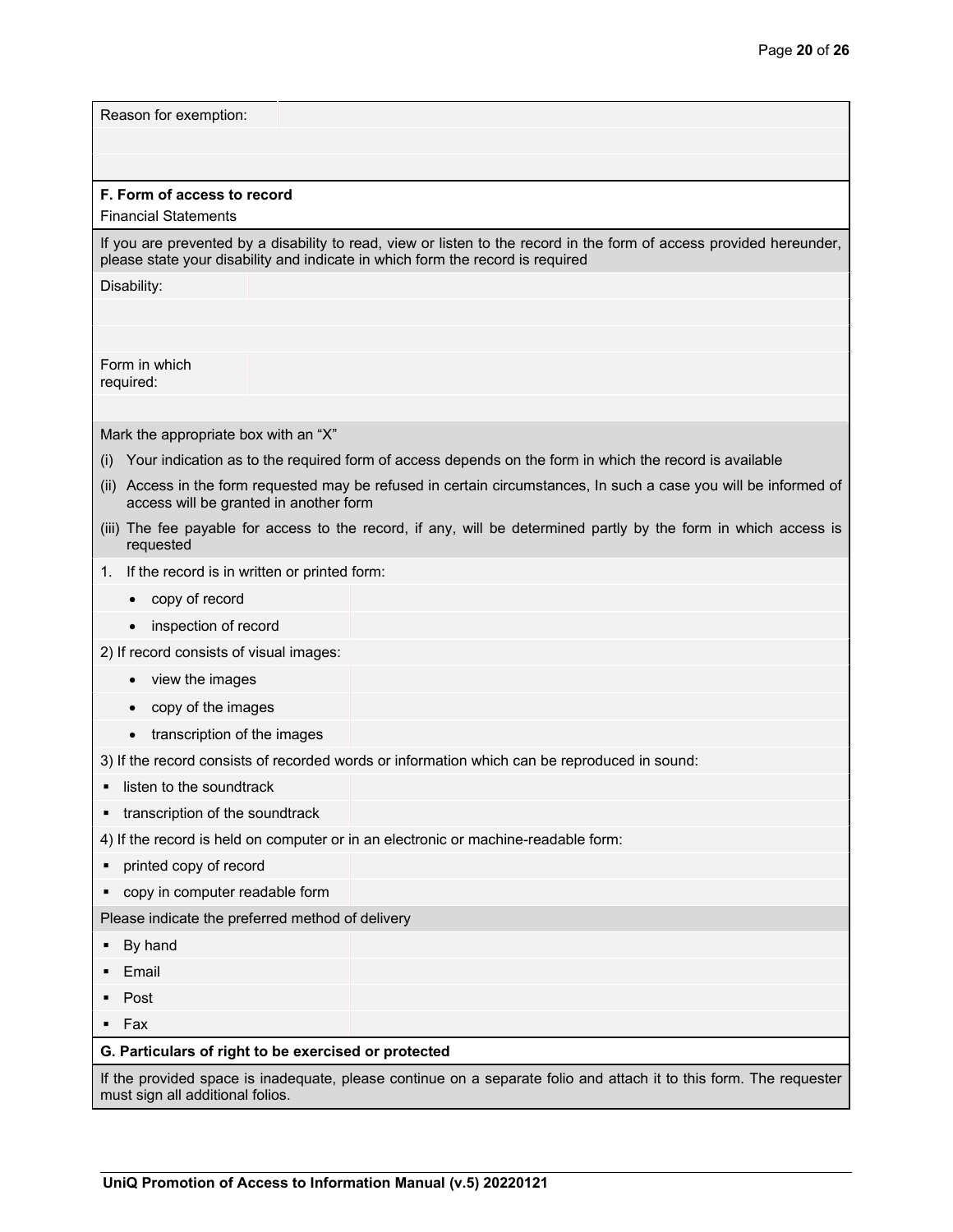Indicate which right is to be exercised or protected:

Explain why the record requested is required for the exercise or protection of the aforementioned right:

**H. Notice of decision regarding the request for access** 

You will be notified in writing whether your request has been approved / denied. If you wish to be informed thereof in another manner, please specify the manner and provide the necessary particulars to enable compliance with your request

How would you prefer to be informed of the decision regarding your request for access to the record?

## **I. Signature page**

Signed at:

Date:

Signature of Requester / Person on whose behalf request is made: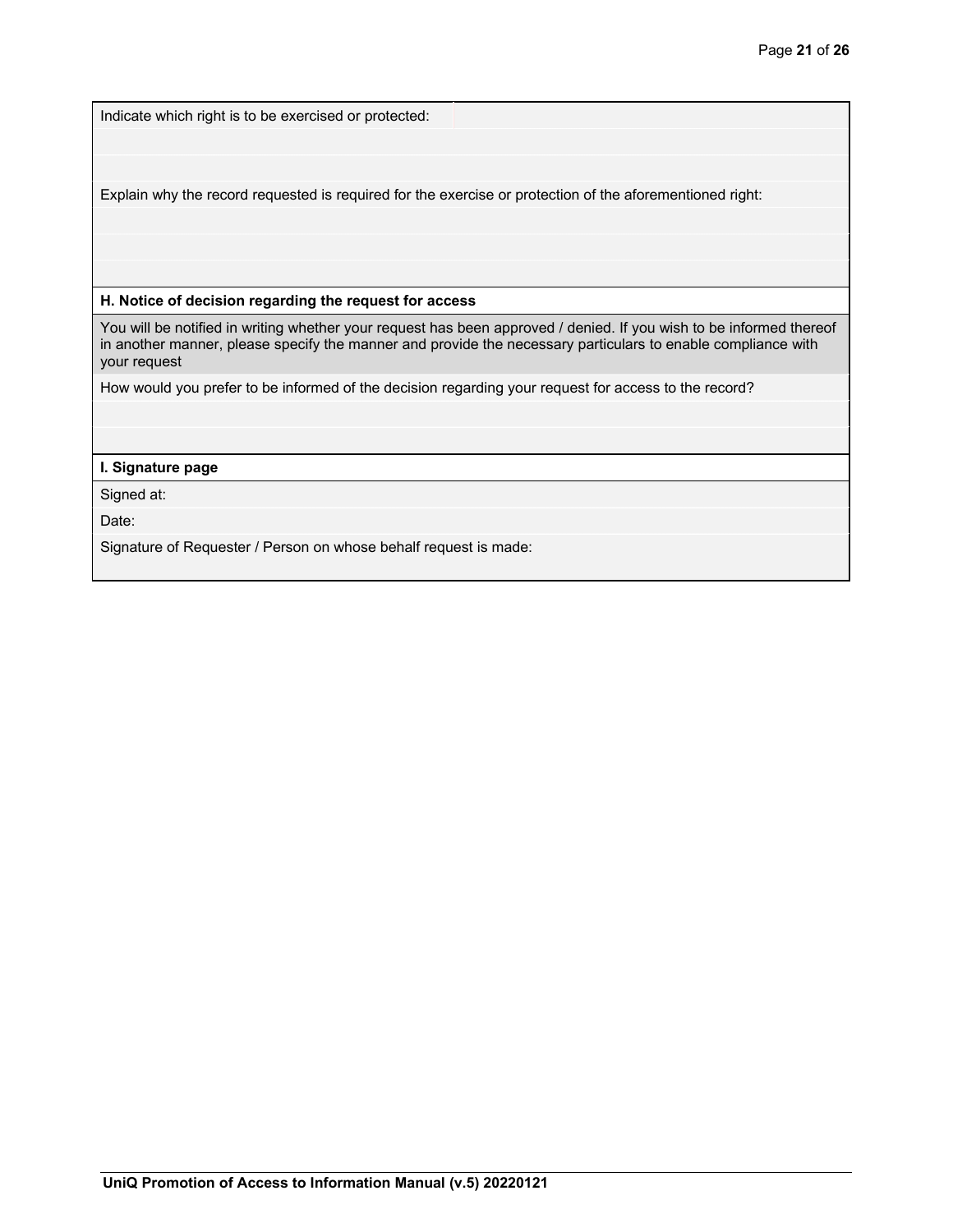# **ANNEXURE F: PRESCRIBED FEES**

| Head signature: |                 |  |
|-----------------|-----------------|--|
| Date:           | 21 January 2022 |  |

The following applies to requests (other than personal requests):

- A requester is required to pay a preliminary request fee before a request will be processed
- If the preparation of the record requested requires more than the prescribed hours (six), an additional deposit shall be paid (of not more than one third of the access fee which would be payable if the request was granted)
- A requestor may lodge an application with a court against the render / payment of the request fee and/or deposit
- Records may be withheld until the fees have been paid

| No. | <b>Description</b>                                                                                                                                                         | Fee                                                   |
|-----|----------------------------------------------------------------------------------------------------------------------------------------------------------------------------|-------------------------------------------------------|
| 1.  | The request fee payable by every requester                                                                                                                                 | R140.00                                               |
| 2.  | Photocopy/printed black & white copy of A4-size page                                                                                                                       | R <sub>2.00</sub>                                     |
| 3.  | Printed copy of an A4 size page                                                                                                                                            | R <sub>2.00</sub>                                     |
| 4.  | For a copy in a computer-readable form on:                                                                                                                                 |                                                       |
|     | Flash drive (to be provided by requester)<br>(i)                                                                                                                           | R40.00                                                |
|     | (ii)<br>Compact disc:                                                                                                                                                      |                                                       |
|     | If provided by requestor                                                                                                                                                   | R40.00                                                |
|     | If provided to the requestor                                                                                                                                               | R60.00                                                |
| 5.  | For a transcription of visual images per A4-size page                                                                                                                      | Service to be outsourced.<br>Will depend on quotation |
| 6.  | Copy of visual images                                                                                                                                                      | from Service provider.                                |
| 7.  | Transcription of an audio record, per A4-size page                                                                                                                         | R <sub>24.00</sub>                                    |
| 8.  | Copy of an audio record on:                                                                                                                                                |                                                       |
|     | Flash drive (to be provided by requester)<br>i.                                                                                                                            | R40.00                                                |
|     | ii.<br>Compact disc:                                                                                                                                                       |                                                       |
|     | If provided by requestor                                                                                                                                                   | R40.00                                                |
|     | If provided to the requestor<br>$\overline{\phantom{0}}$                                                                                                                   | R60.00                                                |
| 9.  | To search for and prepare the record for disclosure for each hour or part of<br>an hour, excluding the first hour, reasonably required for such search and<br>preparation. | R145.00                                               |
|     | To not exceed a total cost of                                                                                                                                              | R435.00                                               |
| 10. | Deposit: If search exceeds 6 hours                                                                                                                                         | One third of amount per<br>request ito items 2-8      |
| 11. | Postage, e-mail or any other electronic transfer                                                                                                                           | Actual expense, if any                                |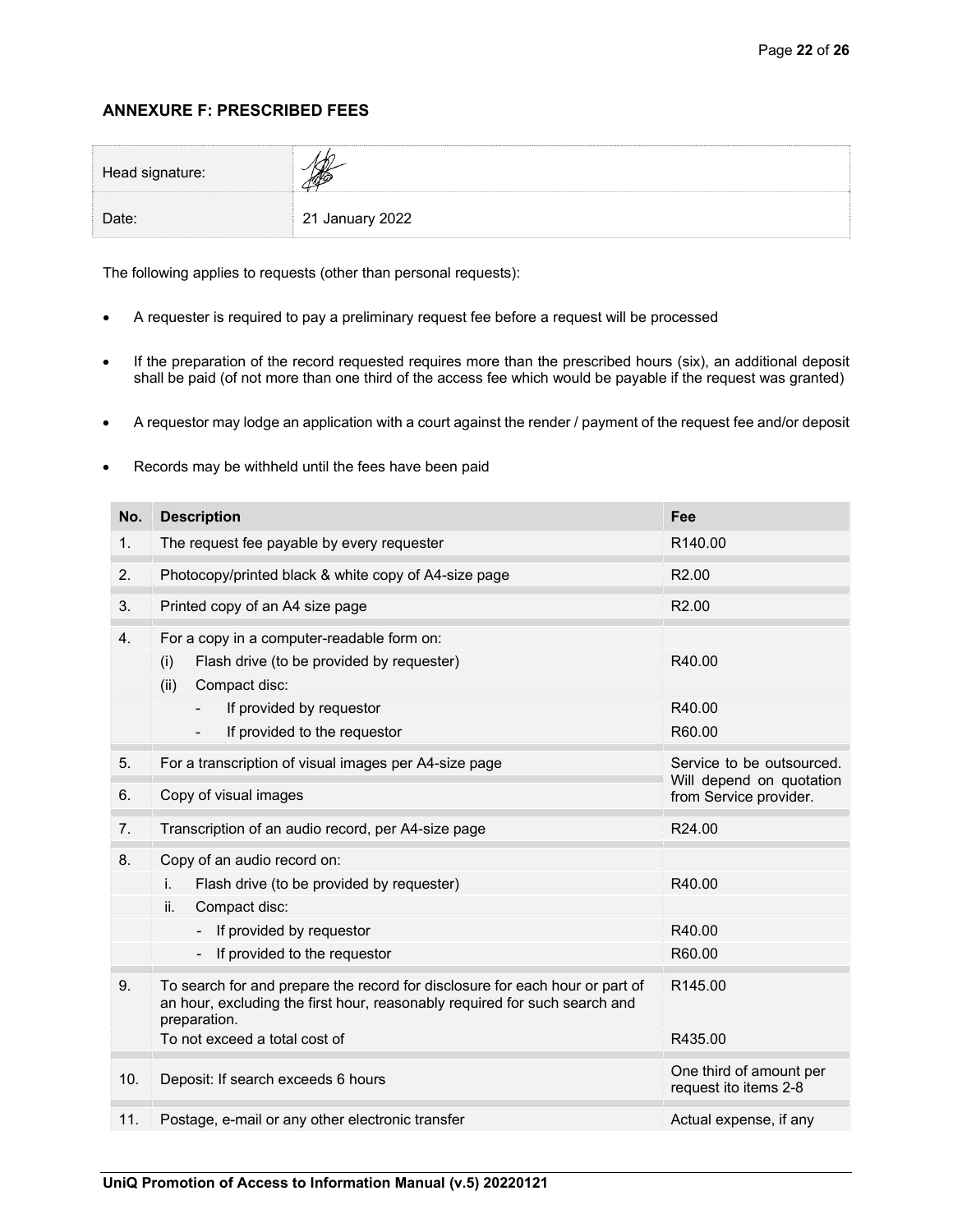# **ANNEXURE G: PROCESSING OF PERSONAL INFORMATION**

| Head signature: |                 |  |
|-----------------|-----------------|--|
| Date:           | 21 January 2022 |  |

### **1. Purpose of Processing Personal Information**

Describe the purpose or reasons for processing personal information in your organisation.

### **2. Description of the categories of Data Subjects and of the information or categories of information relating thereto**

Specify the categories of data subjects in respect of whom the body processes personal information and the nature or categories of the personal information being processed.

Below is the template that can be used to set out the categories of data subjects and the description of the nature or categories of the personal information to be processed. Note that the nature or categories of the personal information is dependent on the purpose of the body in performing its functions or services.

| <b>Categories of Data Subjects</b> | Personal Information that may be processed                                                     |
|------------------------------------|------------------------------------------------------------------------------------------------|
| Customers / Clients                | name, address, registration numbers or identity numbers, employment<br>status and bank details |
| Service Providers                  | names, registration number, vat numbers, address, trade secrets and<br>bank details            |
| <b>Employees</b>                   | address, qualifications, gender and race                                                       |

### **3. The recipients or categories of recipients to whom the personal information may be supplied**

Specify the person or category of persons to whom the body may disseminate personal information. Below is an example of the category of personal information which may be disseminated and the recipient or category of recipients of the personal information.

| <b>Category of personal information</b>               | Recipients or Categories of Recipients to whom the<br>personal information may be supplied |  |
|-------------------------------------------------------|--------------------------------------------------------------------------------------------|--|
| Identity number and names, for criminal<br>checks     | South African Police Services                                                              |  |
| Qualifications, for qualification verifications       | South African Qualifications Authority                                                     |  |
| Credit and payment history, for credit<br>information | Credit Bureaus                                                                             |  |

## **4. Planned trans-border flows of personal information**

Indicate if the body has planned transborder flows of personal information. For example, some personal information may be stored in the cloud outside the Republic. Please specify the country in which personal information will be stored and categories of personal information.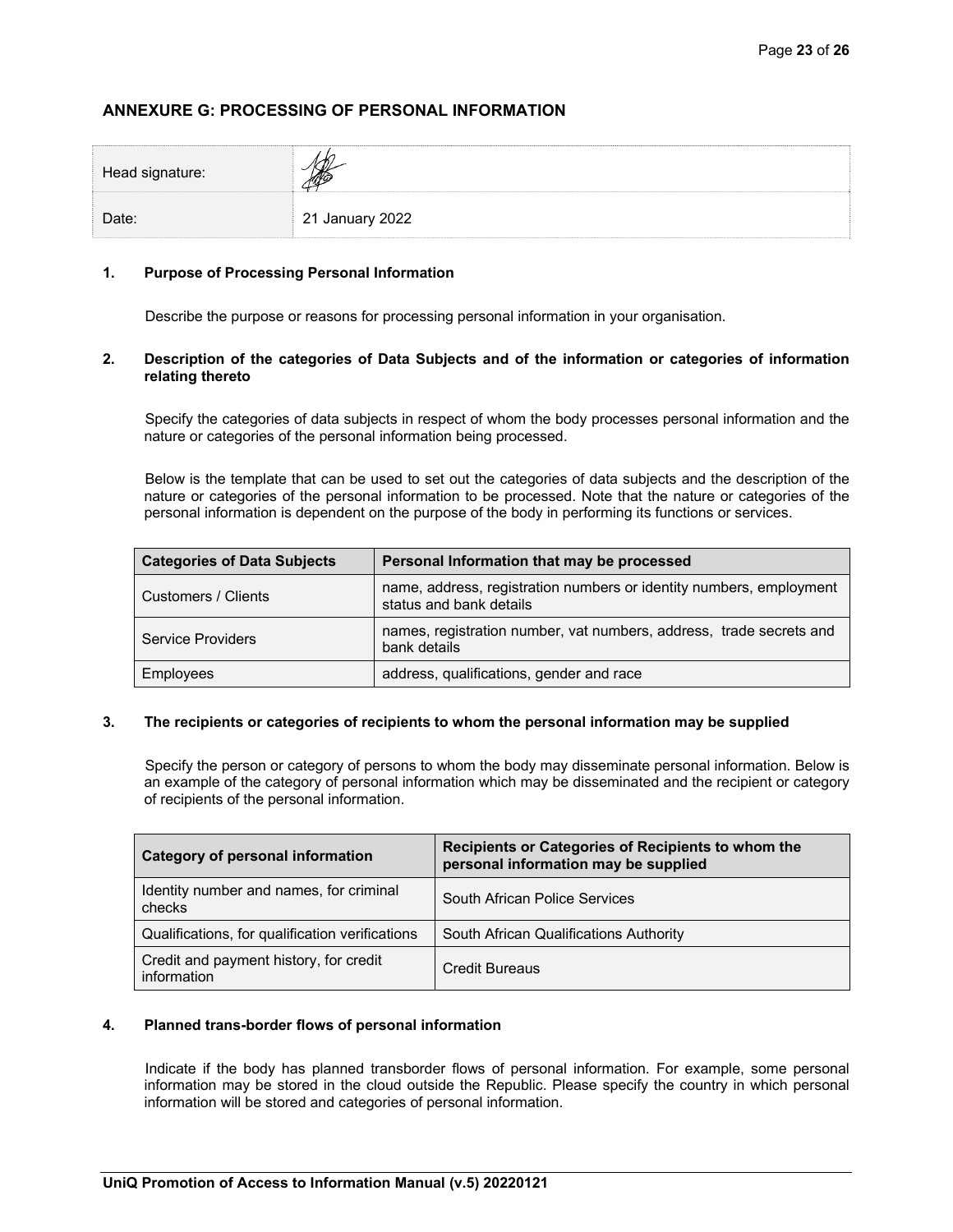### **5. General description of Information Security Measures to be implemented by the responsible party to ensure the confidentiality, integrity and availability of the information**

Specify the nature of the security safeguards to be implemented or under implementation to ensure the confidentiality and integrity of the personal information under the care of the body. This may, for example, include Data Encryption; Anti-virus and Anti-malware Solutions.